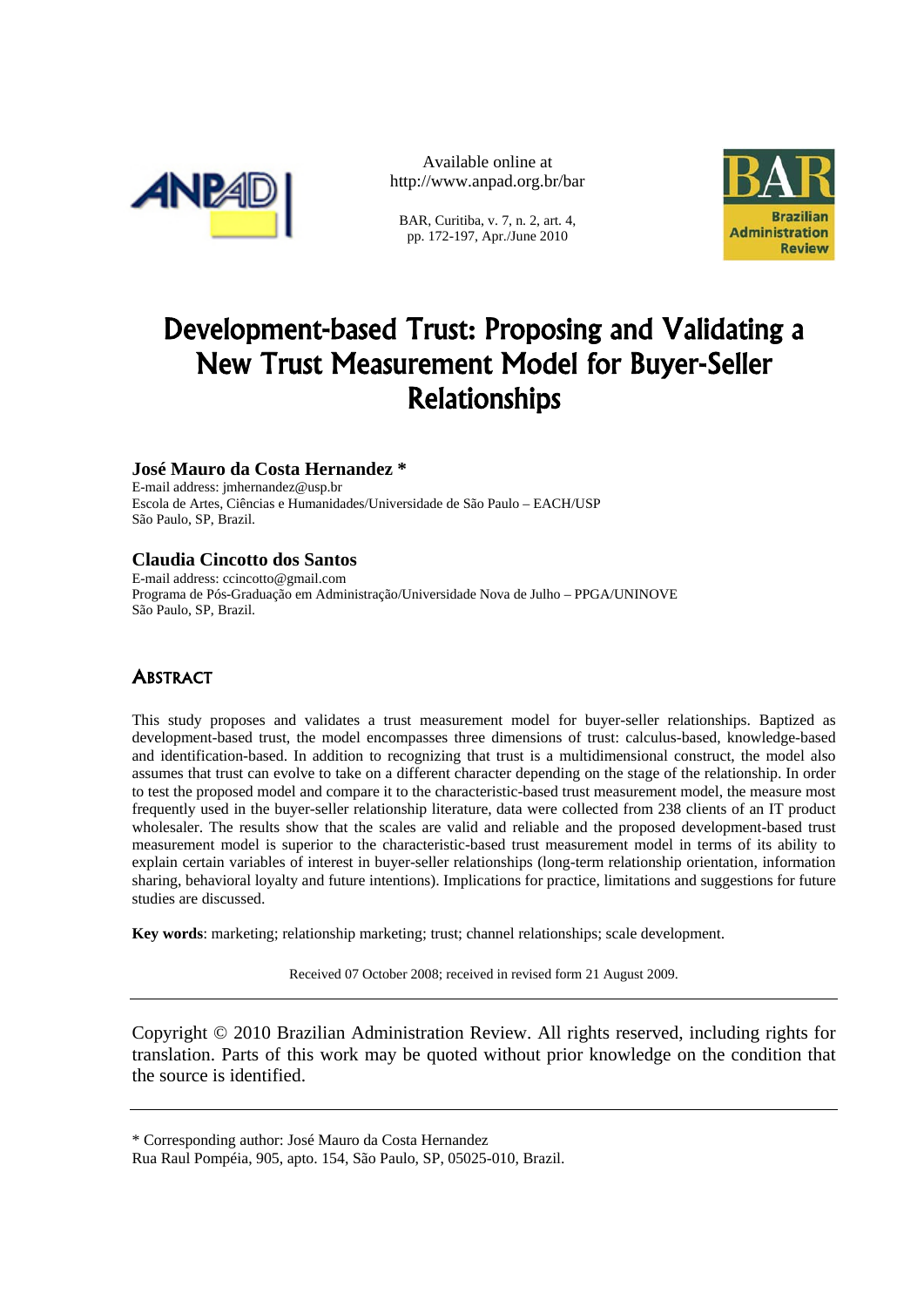## **INTRODUCTION**

The study of trust among marketing channels has a long tradition in the marketing literature that spans over at least two decades. Although Dwyer, Schurr and Oh (1987) are usually referred to as the first authors to recognize the ultimate importance of including trust in the empirical models of marketing channel relationships, it was probably Morgan and Hunt (1994) that encouraged other studies in this area.

Several authors demonstrated that trust in the exchange partner leads to longer and more stable relationships, stimulates long-term orientation, reduces the incidence of conflict and uncertainty and boosts both satisfaction with the relationship, commitment and future purchase intentions (Anderson & Narus, 1990; Anderson & Weitz, 1989; Doney & Cannon, 1997; Farrelly & Quester, 2003; Ganesan, 1994; Morgan & Hunt, 1994; Zhao & Cavusgil, 2006).

Despite the importance of trust in channel marketing relationships, what we see after carefully revisiting studies in this field is that there is still widespread disagreement as to both the definition and measurement of this construct. This disagreement leads to a myriad of trust measures, casting suspicion on whether the trust measures used in these studies do actually measure trust.

It is not unusual to come across studies in which the conceptual definition of trust differs from its operational definition. Although trust has usually been defined as an expectation concerning the behavior of a prospective trustee (Anderson & Narus 1990; Pavlou, 2002; Selnes, 1998), the most widely used measure is based on beliefs about the exchange partner characteristics (Doney & Cannon, 1997; Morgan & Hunt, 1994).

Considering the relevance of the trust concept to investigating buyer-seller relationships and the apparent confusion that a multitude of measures has caused, the study herein aims to propose and test a new trust measurement model. This model is based on the theoretical proposal of Lewicki and Bunker (1995) and its basic assumption states that trust is a multidimensional construct whose character may evolve according to the stage of the relationship. In addition to proposing a trust measurement model, named development-based trust, this study also tests it against the characteristicbased trust measurement model, the most widely used in studies of trust among marketing channels. The proposed model's advantages are to be grounded on a solid theoretical framework and be parsimonious enough so that it can be applied by both scholars interested in the study of marketing channel relationships and practitioners willing to improve their practices in the area of relationship marketing.

In order to meet the objectives proposed, this study is broken down into four sections. Initially, we look at how trust has been defined and measured in the literature of buyer-seller relationships, concluding with details of the proposed trust measurement model. The section after that describes the method used to test the proposed trust measurement model and the results immediately follow. Finally, the study's conclusions are discussed.

### LITERATURE REVIEW

## The Problem of Defining Trust

Trust has been recognized as essential to the stability of social relationships and vital for the maintenance of cooperation in society (Zucker, 1986). Trust reduces uncertainty about the future and the need to guard against others' opportunistic behavior, leading to harmony within organizations by eliminating friction and minimizing the need for bureaucratic structures.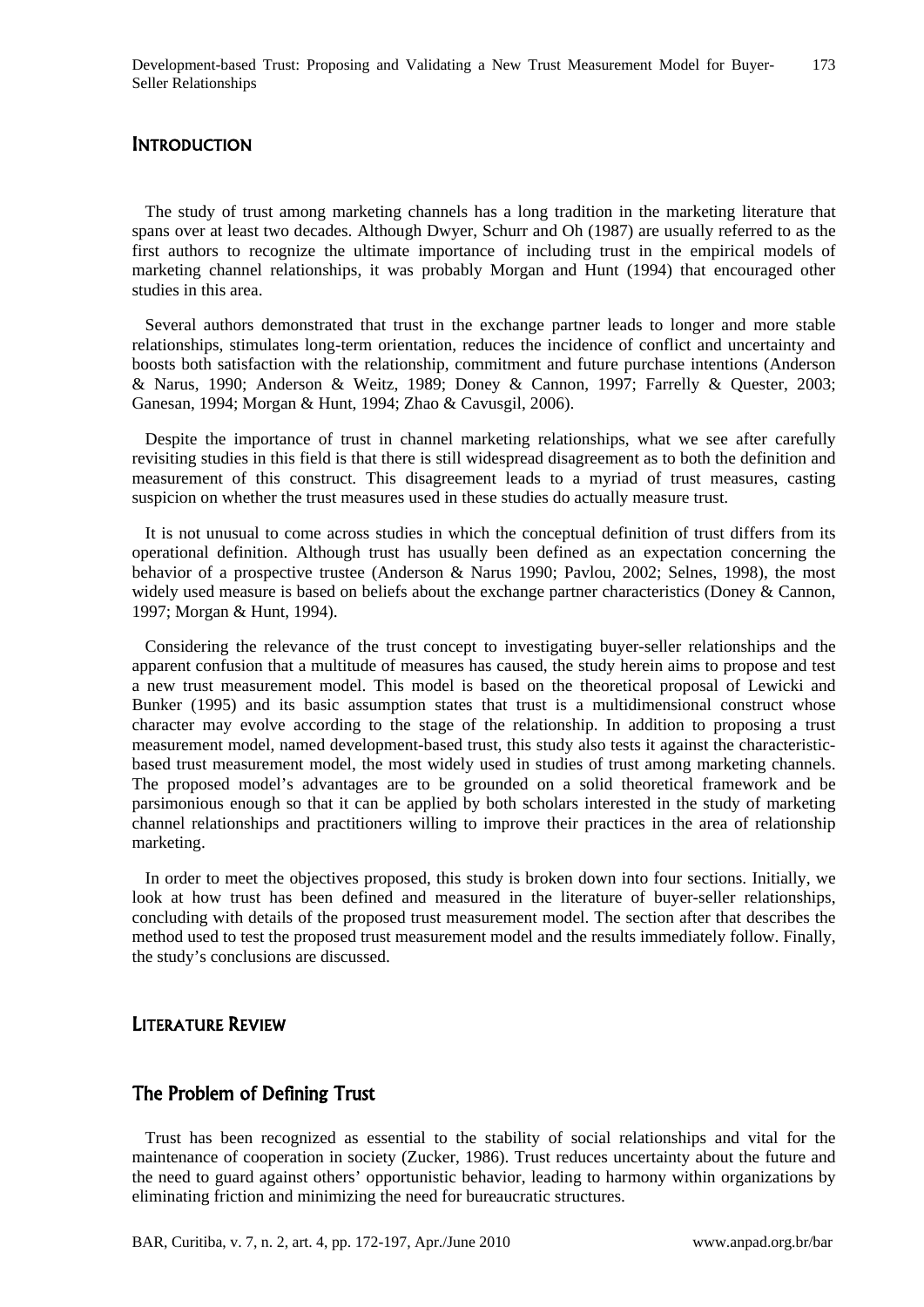While most theoreticians agree on the importance of trust in social exchanges, there is hardly any consensus on how to define it (Gambetta, 1988). In this sense, Rousseau, Sitkin, Burt and Camerer (1998. p. 394) affirmed not long ago: "To date, we have had no universally accepted scholarly definition of trust". In general, trust definitions have been regarded as a "confusing pot-pourri" (Shapiro, 1987, p. 625) and a "conceptual confusion" (Lewis & Weigert, 1985, p. 975).

One of the reasons usually alleged for this difficulty is the fact that although trust has frequently been an object of interest in various disciplines - psychology, sociology, political sciences, economics, anthropology, history and sociobiology (Gambetta, 1988), each one approaches the concept according to its own perspective. This diversity of approaches easily leads to the conclusion that trust has indeed dozens of definitions, each reflecting the paradigms of the researcher's discipline of interest (for longer reviews, see Rousseau *et al.*, 1998).

Economists tend to view trust as an economic (Williamson, 1993) or institutional (North, 1990) phenomenon, sociologists see it as a property of relationships among people (Granovetter, 1985) or institutions (Zucker, 1986) and psychologists tend to focus on trust as a personality phenomenon (Rotter, 1967).

For instance, Rotter (1971), a personality theorist, defined interpersonal trust as a "generalized expectancy held by an individual that the word of another can be relied on" (p. 651). Among sociologists, Zucker (1986) defines trust as "a set of expectations shared by all those involved in an exchange, including both broad social rules (e.g., what a fair rate of interest would be) and the legitimately activated processes (e.g., who has the right to determine the rate of interest)" (p. 54). Boon and Holmes (1991), social psychologists, say that "trust is a state involving confident positive expectations about another's motives with respect to oneself in situations entailing risk" (p. 194). In the organizational literature, one of the most frequently mentioned definitions was coined by Mayer, Davis and Schoorman (1995), according to whom "trust is the willingness of one party to be vulnerable to the actions of another party based on the expectation that the other will perform a particular action important to the trustor, irrespective of the ability to monitor or control that other party" (p. 712). The latitude of different conceptions is so wide that it has led some authors to attempt the development of a taxonomy of trust concepts (Worchel, 1979).

Besides the tendency of scholars to adopt specific, biased perspectives, it is not uncommon for them to reject the views of other disciplines (Lewis & Weigert, 1985). Furthermore, researchers tend to develop relatively narrow conceptualizations of trust that fit the type of research they carry out and, in order to enhance their results, they end up being guided by matters of internal consistency and external validity, usually at the expense of limiting the scope of the concept (McKnight & Chervany, 2002).

#### Trust in Buyer-seller Relationships: Concepts and Measures

Several studies in the marketing relationship literature demonstrate that trust is indeed a core construct in buyer-seller relationships. For instance, it has been found that trust leads to longer and more stable relationships (Anderson & Weitz, 1989; Pavlou, 2002), reduces the incidence of conflict (Morgan & Hunt, 1994), boosts satisfaction with the relationship (Anderson & Narus, 1990), minimizes uncertainty (Morgan & Hunt, 1994), increases purchase intention (Doney & Cannon, 1997), increases commitment (Farrelly & Quester, 2003) and encourages long-term relationship orientation (Ganesan, 1994; Zhao & Cavusgil, 2006).

Despite the broad agreement on the importance of the trust concept, it seems that there is no consensus when it comes to a definition. In relationship marketing literature, trust has commonly been defined as an expectation that the potential trustee will behave in such a way that will not jeopardize the trustor's interests (Anderson & Narus, 1990; Pavlou, 2002; Selnes, 1998). However, also common are trust definitions built in terms of general expectations about the characteristics of the prospective trustee (Coulter & Coulter, 2002; Doney & Cannon, 1997; Morgan & Hunt, 1994).

As occurs with definitions, the methods to measure trust in such studies also vary greatly. By and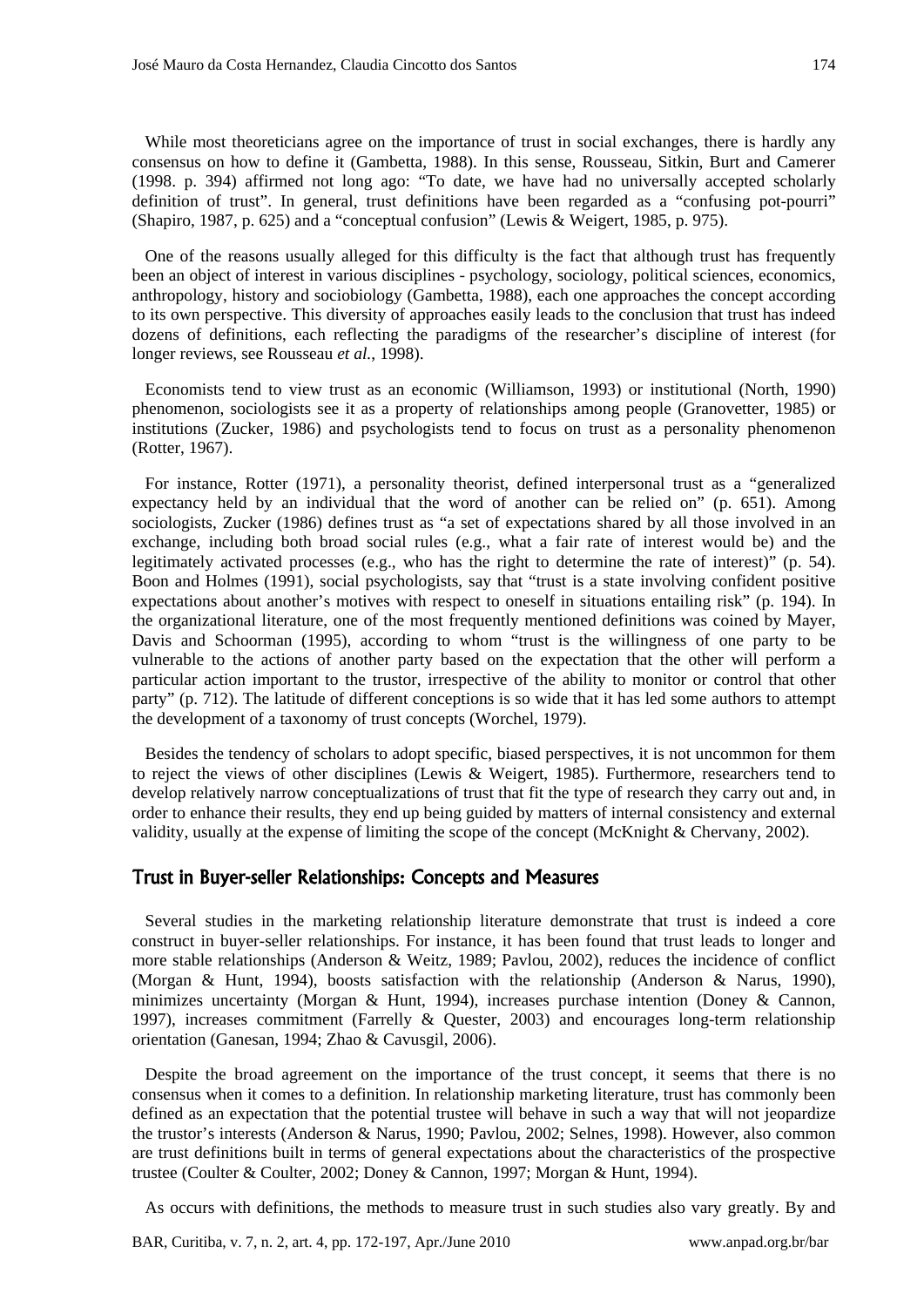large, while the very earliest studies focused on global trust measures (Anderson & Narus, 1990; Anderson & Weitz, 1989), the studies published as of the second half of the 1990's have operationalized trust through beliefs about the characteristics of the prospective trustee such as credibility, honesty, competence, benevolence, integrity, predictability, responsiveness, sincerity or ability (Coulter & Coulter, 2002; Doney & Cannon, 1997; Farrelly & Quester, 2003; Kingshott, 2006; MacMillan, Money, & Downing, 2005; Pavlou, 2002; Zhao & Cavusgil, 2006).

A judicious analysis of the trust measurement models usually adopted in channel relationship studies reveals at least two problems. Firstly, in many studies, the operational definition does not match the conceptual definition: while trust is defined in terms of expectations or beliefs about the prospective trustee's behavior, the measurement is grounded in beliefs about the trustee's characteristics. Secondly, in other studies, in order to overcome the previous contradiction somehow, the definition of trust is based on expectations about the characteristics of the prospective trustee, which is not trust in itself (Mayer *et al.*, 1995).

Therefore, a standardized, broadly accepted measure of trust in channel relationships is necessary. Standard measures make it easier to consolidate studies in the same field, enable a more profound understanding of the phenomenon being studied and facilitate the exchange of knowledge among scholars and practitioners.

## Conceptualizing Trust in Buyer-seller Relationships

In the business arena, there have been few attempts to develop trust scales. The few exceptions are the studies of McKnight, Choudhury and Kacmar (2002) and Bhattacherjee (2002) that developed a scale of trust for electronic commerce environments and the article of Delgado-Ballester, Munuera-Alemán, and Yagüe-Guillén (2003) that developed a brand trust scale. To the limits of our knowledge, there is no previous study that developed a scale of trust for buyer-seller relationships.

Most probably, more researchers have not ventured into the development of trust scales because trust has traditionally been difficult to define (Rousseau *et al.*, 1998). While many researchers preferred to define trust for their specific fields of study (Rempel, Holmes, & Zana, 1985; Rotter, 1971; Zucker, 1986), others preferred to develop composite trust definitions (Kee & Knox, 1970; Mayer *et al.*, 1995). After examining a myriad of trust definitions and different points of view, we reached the conclusion that perhaps it is not possible to develop a sole definition for such a complex concept, one that would serve all disciplines or situations.

Despite that, in order to develop a new scale of trust for buyer-seller relationships, it is important to make difficult choices, and we chose to develop scales that operationalize the trust model proposed by Lewicki and Bunker (1995). This model possesses basically most of the qualities that a model for measurement trust in buyer-seller relationships would require.

First, the model of Lewicki and Bunker (1995) was designed to accommodate professional relationships such as those occurring in buyer-seller relationships. Some of the confusion regarding trust definitions arises due to the different referents that each researcher analyzes. For example, trust can exist at the level of people, groups, institutions, others in general or some combination of them (people and groups, people and institutions, people and others in general, etc.). Furthermore, the nature of the relationship may be personal, such as in romantic relationships (Boon & Holmes, 1991) or professional, such as those occurring between employees of the same company (Shapiro, Sheppard, & Cheraskin, 1992). By choosing the Lewicki and Bunker (1995) trust model, we wished to make sure that the framework could be easily adapted to the kind of relationship that occurs in buyer-seller relationships.

Second, it recognizes that trust is a multidimensional concept as has been already broadly accepted (Butler, 1991; Gabarro, 1978; Hosmer, 1995; Johnson-George & Swap, 1982; Larzelre & Huston, 1980; Mayer *et al.*, 1995; Rempel *et al.*, 1985; Rousseau *et al.*, 1998; Shapiro *et al.*, 1992). That is extremely important because assigning a single definition to trust might build in the risk of losing the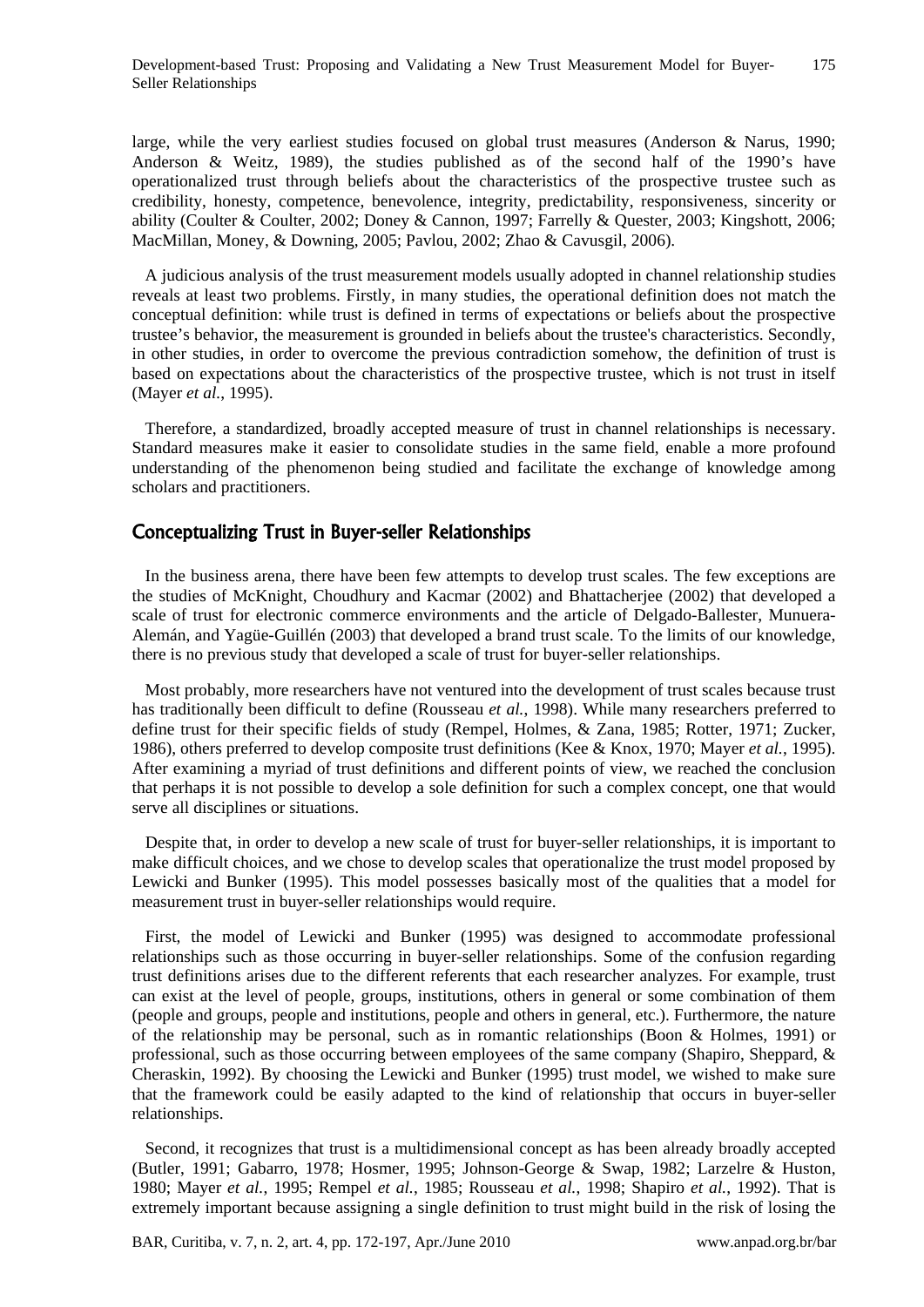wealth of the concept (Gabarro, 1978).

Third, and perhaps most importantly, it recognizes that the dynamics of trust are different at each stage of the relationship between the parties. As the relationship "moves from one stage to the other, the parties engage in different behaviors that are necessary both to develop and sustain the relationship" (Lewicki & Bunker, 1995, p. 140).

One of the assumptions of the relationship marketing paradigm (Grönroos, 1994; Kotler, 1991; Webster, 1992) is that marketing management must focus on people, organizations and social processes that bind them together through continuous relationships. The focus changes from discrete transactions to a relational transaction, "which traces to previous agreements and … is longer in duration, reflecting an ongoing process" (Dwyer *et al.*, 1987, p. 13). Moreover, it has long been recognized that trust is essential for the relationship marketing success (Doyle & Roth, 1992; Morgan & Hunt, 1994).

To the best of our knowledge, the trust model advanced by Lewicki and Bunker (1995), along with the models of Boon and Holmes (1991) and Shapiro *et al.* (1992), is unique in recognizing that trust differs at each stage of the relationship. Finally, it is relatively parsimonious so that its operationalization can be applied by both scholars and pract0itioners alike.

In the Lewicki and Bunker model, trust may exist at three different levels: calculus-based, knowledge-based and identification-based. Specifically, they propose that initial trust has basically a calculative nature and may develop to the knowledge level as the parties assess the rate of previous successes and move on to the level of identification, where trust would be at its highest. Each of the dimensions that make up the model is examined in further details below.

#### **Calculus-based Trust**

Calculus-based trust refers to the acceptance of a certain level of vulnerability based on the calculated costs of maintaining or severing a relationship (Williamson, 1993). Calculus-based trust is not to be confused with deterrence-based trust, which is based on consistency of behavior sustained by the threat of punishment in case the consistency is not maintained (Shapiro *et al.*, 1992). Nor should the concept of calculative trust be confused with the concept of value. Although value conceptualizations may vary depending on the study's context (Dodds, Monroe, & Grewal, 1991), Zeithaml (1988) identified four common uses of the term: value is price, value is the trade-off between costs and benefits, value is the trade-off between quality and price and value is an overall assessment of subjective worth.

Calculative trust is an expectation based on the trade-off between risk and utility: given two courses of action involving the same amount of risk, one will choose the course that maximizes his utility. In buyer-seller relationships, when choosing partners that offer the same amount of risk, a buyer will probably decide to interact with the seller that maximizes his or her utility.

According to Coleman (1990), the decision to trust someone is like deciding to make a bet: the person knows how much may be lost, how much may be gained and the chance of winning. These are the only relevant elements. If the chance of winning, relative to the chance of losing, is greater than the amount that would be lost (if he loses), relative to the amount that would be won (if he wins), then by placing the bet he has an expected gain; and if he is rational, he should place it.

This simple expression is based on the postulation of maximization of utility under risk. The prospective trustor may decide not to trust, in which case his utility remains unchanged, or he may decide to trust, in which case the expected utility relative to his current status is the potential gain multiplied by the odds of winning minus the potential loss multiplied by the odds of losing. A rational actor will decide to trust if the first product is higher than the second; in other words, if the ratio between the odds of winning and losing is higher than the ratio between the amount at stake and the potential gain (Coleman, 1990).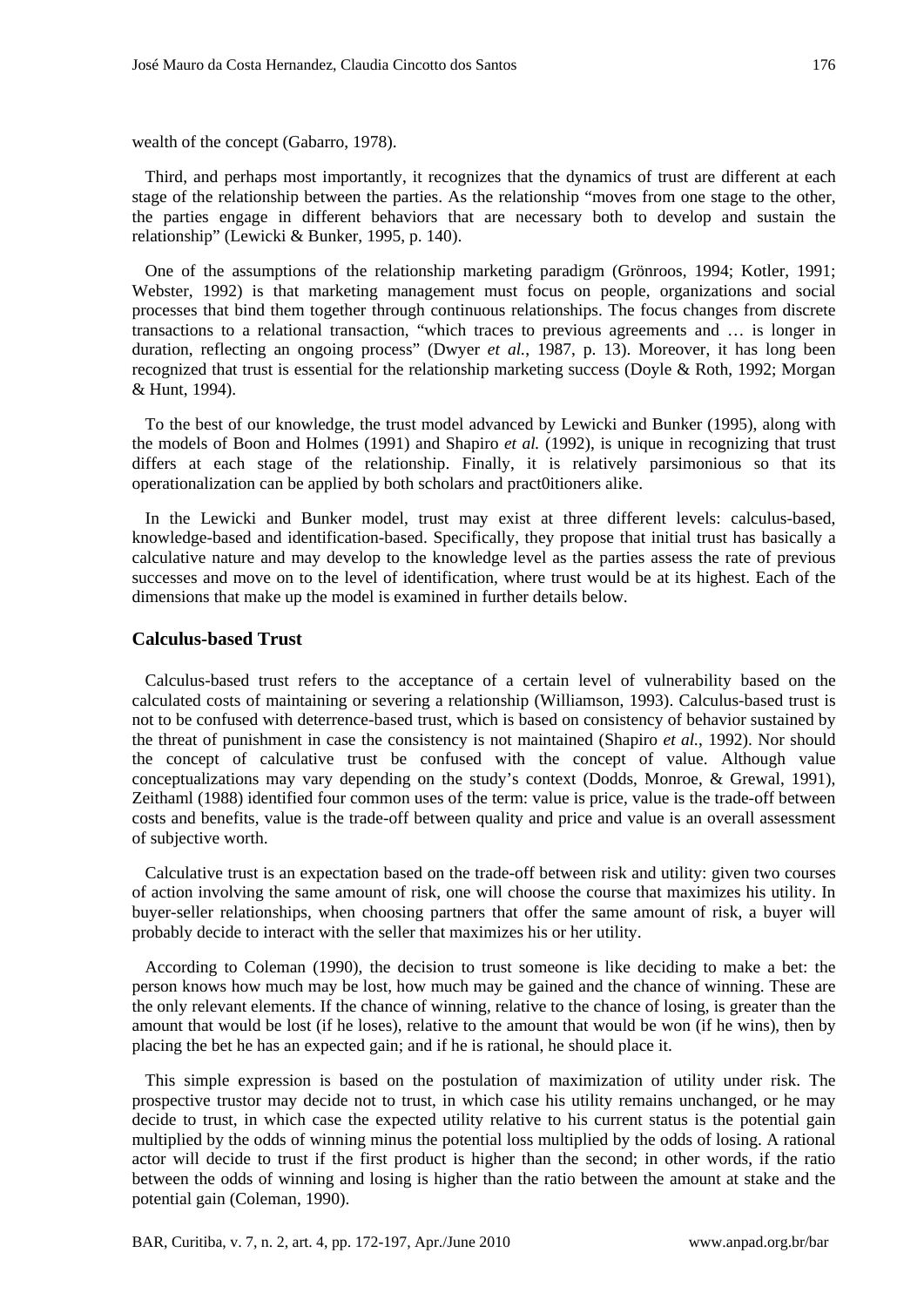Some trust researchers (e.g., Kramer, 1994) have been surprised by discovering high levels of initial trust – by initial it is meant trust established between parties that first meet or interact. Calculus-based trust provides an excellent explanation for high levels of initial trust since trust choices are based on rationally derived utilities (Coleman, 1990; Williamson, 1993) and not on a history of interactions.

To clearly accommodate professional relationships like those occurring in marketing channel relationships, we define that calculative trust refers to a party's expectancy that buying from an exchange partner is more advantageous than not buying at all or buying from another party, and this expectancy is basically founded on the economic aspects of the transaction.

#### **Knowledge-based Trust**

Also sometimes referred as relational trust (Rousseau *et al.*, 1998), knowledge-based trust develops with time as a result of the track record of interactions that enables both parties to develop generalized expectations about the other's behavior. In relationships, the parties nurture their knowledge of each other by collecting data from various different contexts and observing each other's reactions under different circumstances, thus developing the ability to predict each other's actions and reactions with considerable accuracy (Shapiro *et al.*, 1992).

Regular communication and courtship are key processes for the development of knowledge-based trust (Shapiro *et al.*, 1992). Through regular communication, the parties are in constant contact with each other, exchanging information about their needs, preferences and points of view about problems. Courtship, in turn, is a behavior specifically directed at the development of the relationship and is guided by interpersonal encounters, by observing each other's behavior in social environments, by experiencing different emotional states with the partner and learning how he behaves in different situations.

Different cultures assign to courtship different degrees of importance. For example, while Asian businessmen prefer to conduct long courtships with potential business partners, Western businessman think this process is tedious and costly, and give preference to short-term, limited, finite transactions (Shapiro *et al.*, 1992).

Knowledge-based trust is grounded in the other's predictability and relies on information obtained during the relationship: the more one knows about the other party, the more he can accurately predict what the other party will do. Predictability enhances trust even if the other is predictably untrustworthy because it is possible to predict the ways that the other will violate the trust (Lewicki & Bunker, 1995).

However, knowledge for the sake of knowledge is not enough to establish trust. Trust is built by assessing the success rate in previous transactions and predicting the success rate in future transactions. The higher the success rate of past encounters, the greater the trust. Therefore, we define knowledge-based trust as the party's belief that most of his previous transactions with an exchange partner were successful.

### **Identification-based Trust**

Identification-based trust is grounded in deep knowledge of the partner's desires and intentions. Trust exists because the parties understand and appreciate each other's desires so that each one can effectively act on behalf of the other (Lewicki & Bunker, 1995).

Jones and George (1998) attributed to identification-based trust the term unconditional trust. According to them, this kind of trust emerges when the partners move from a state of mere good will or willingness to exchange to a stage in which they identify with each other. There is total empathy with each other's desires and intentions and a mutual understanding that enables the parties to act on behalf of one another. In an environment of unconditional trust, people are more inclined to disclose information, since they feel more confident that others will not use that information to their own benefit, even when this knowledge is a source of power.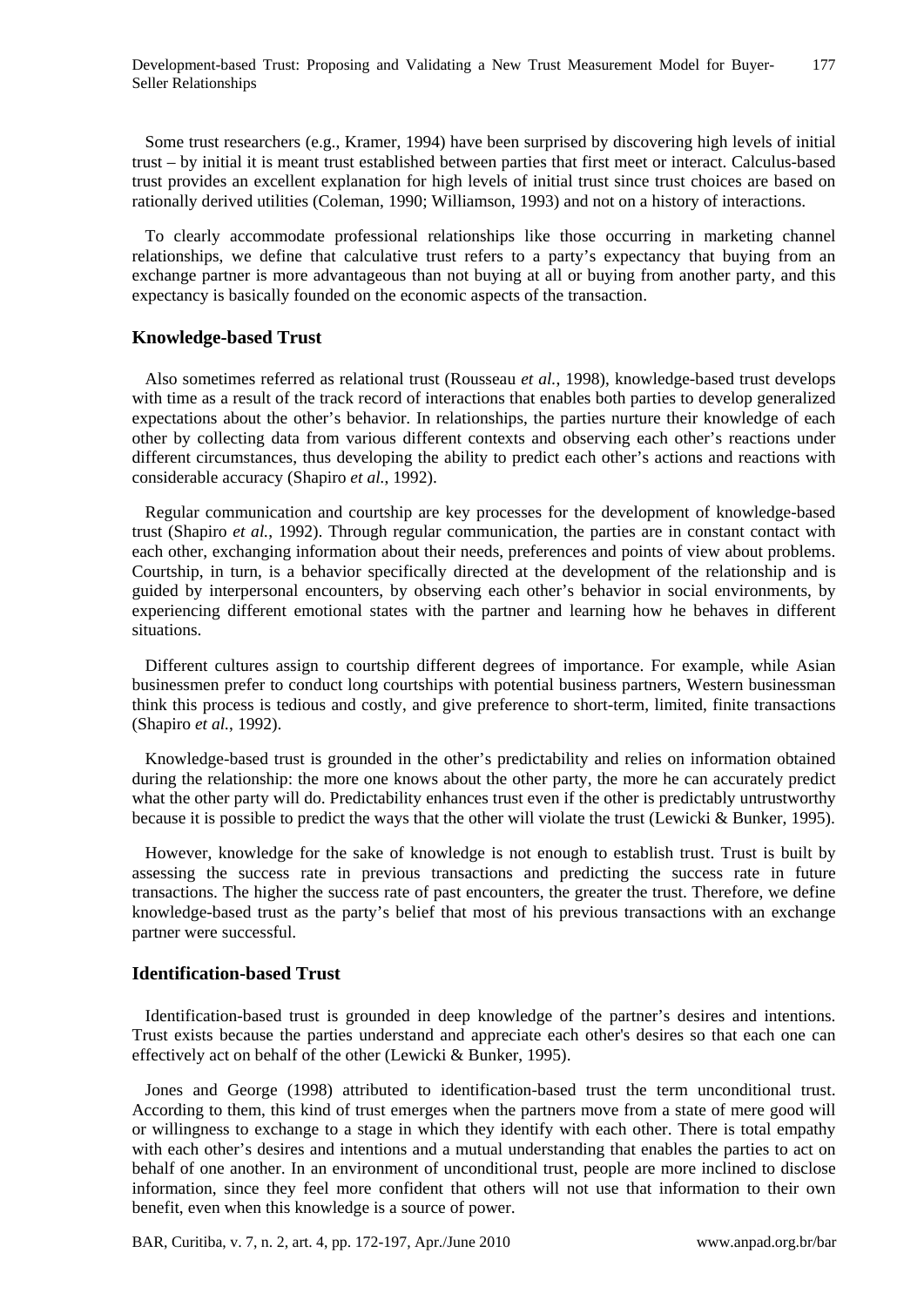Building up trust on identification is grounded on the knowledge and prediction of the other's preferences and needs and these needs and preferences are also shared. Identification enables one to feel, think and reply like his partner, resting on the structure of a collective identity, common values and shared activities and objects (Lewicki & Bunker, 1995).

Here we define identification-based trust by the degree to which a party identifies with the exchange partner because he believes that they share similar values, preferences and needs.

#### **The Development of Trust**

In their research on romantic relationships, Boon and Holmes (1991) suggested that trust exists at three different stages: in the first, romantic love stage, trust and love tend to be undifferentiated; in the second, evaluative stage, **real** trust starts to appear; finally, in the third, accommodative stage, trust is solidified.

Shapiro *et al.* (1992) suggest that three types of trust operate in the development of a business relationship: deterrence-based trust, knowledge-based trust and identification-based trust. In Lewick and Bunker's (1995) model, deterrence-based trust of Shapiro *et al.*'s (1992) model is replaced by calculus-based trust. At the early stage of trust, calculus-based trust is partial and fragile; as the parties increase their mutual knowledge, learning as much as possible about each other and being able to predict each other's behavior, the mutual trust is not so fragile and is not necessarily broken by inconsistent behavior; identification-based trust is attained when one not only knows and predicts the other's needs, choices and preferences but also shares them. The parties know each other well enough to see themselves as a single identity. In Boon and Holmes (1991), trust changes its character as the relationship matures; in Shapiro *et al.*'s (1992) and Lewicki and Bunker's (1995) approaches, the three types of trust can coexist: it is not necessary for one type of trust to fade so that another type of trust can appear.

If a relationship goes through its full development into maturation, the movement is from calculusbased to knowledge-based to identification-based trust. However, as Lewicki and Bunker point out, not all relationships develop fully and trust may not develop past the first or second stage. For one reason or another, trust declines and the relationship can bounce back, for example, from knowledgebased to calculus-based trust. At any time, one party may have the three different types of trust in different degrees towards his or her partner. Graphically, the model can be represented as in Figure 1.



**Figure 1**: Graphic Representation of the Development-based Model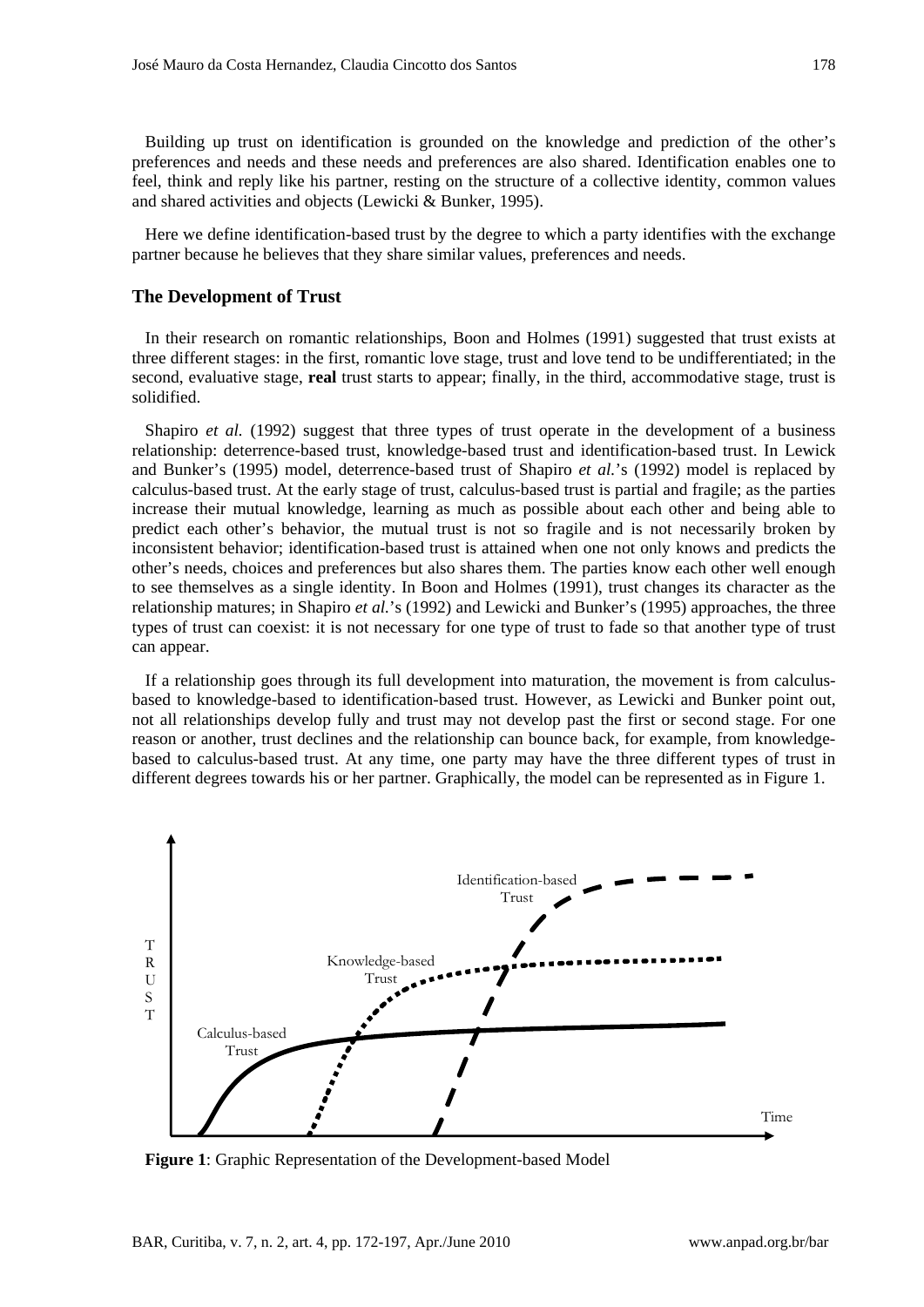## The Development-based Trust Model for Measurement Trust in Buyer-Seller Relationships

Based on the Lewicki and Bunker's model, we propose a model for measuring trust in buyer-seller relationships that includes three types of trust: calculus-based, knowledge-based, and identificationbased trust (Figure 2). The model is christened development-based model because it assumes that trust develops throughout the stages of the relationship. Although Lewicki and Bunker's model is frequently mentioned in the trust literature, to the best of our knowledge, the model has never been operationalized before.



**Figure 2**: Development-based Trust for Buyer-seller Relationships

Two characteristics of this model deserve to be emphasized. First, following Lewicki and Bunker (1995), the model recognizes that the three types of trust may exist at the same time, and all of them are different dimensions of trust.

Second, the model is built following a more conservative paradigm for the development of scales (Anderson & Gerbing, 1982; Churchill, 1979) and all the indicators are modeled as reflective constructs rather than formative constructs (Jarvis, Mackenzie, & Podsakoff, 2003). This is true also for the second-order measurement model of Figure 2 in which the three types of trust are caused by the development-based trust. Basically, this more conservative paradigm "assumes the classical test theory in which the variation in the scores on measures of a construct is a function of the true score, plus error" (Jarvis *et al.*, 2003, p. 200). The consequence is that the underlying latent construct causes the observed variation in the measures (Nunnally, 1978) and not the opposite.

To test the nomological validity of the model, we hypothesize that trust has a positive impact on variables of interest for relationship marketing (Figure 3). Based on the results of previous studies, four constructs have been chosen as dependent variables to test the model: two sub-constructs of Lages, Lages and Lages' (2005) relationship quality scale (long-term orientation and information sharing) (Wong & Sohal, 2002), behavioral loyalty (Dick & Basu, 1994; Sirdeshmukh, Singh, & Sabol, 2002) and future intentions (Doney & Cannon, 1997).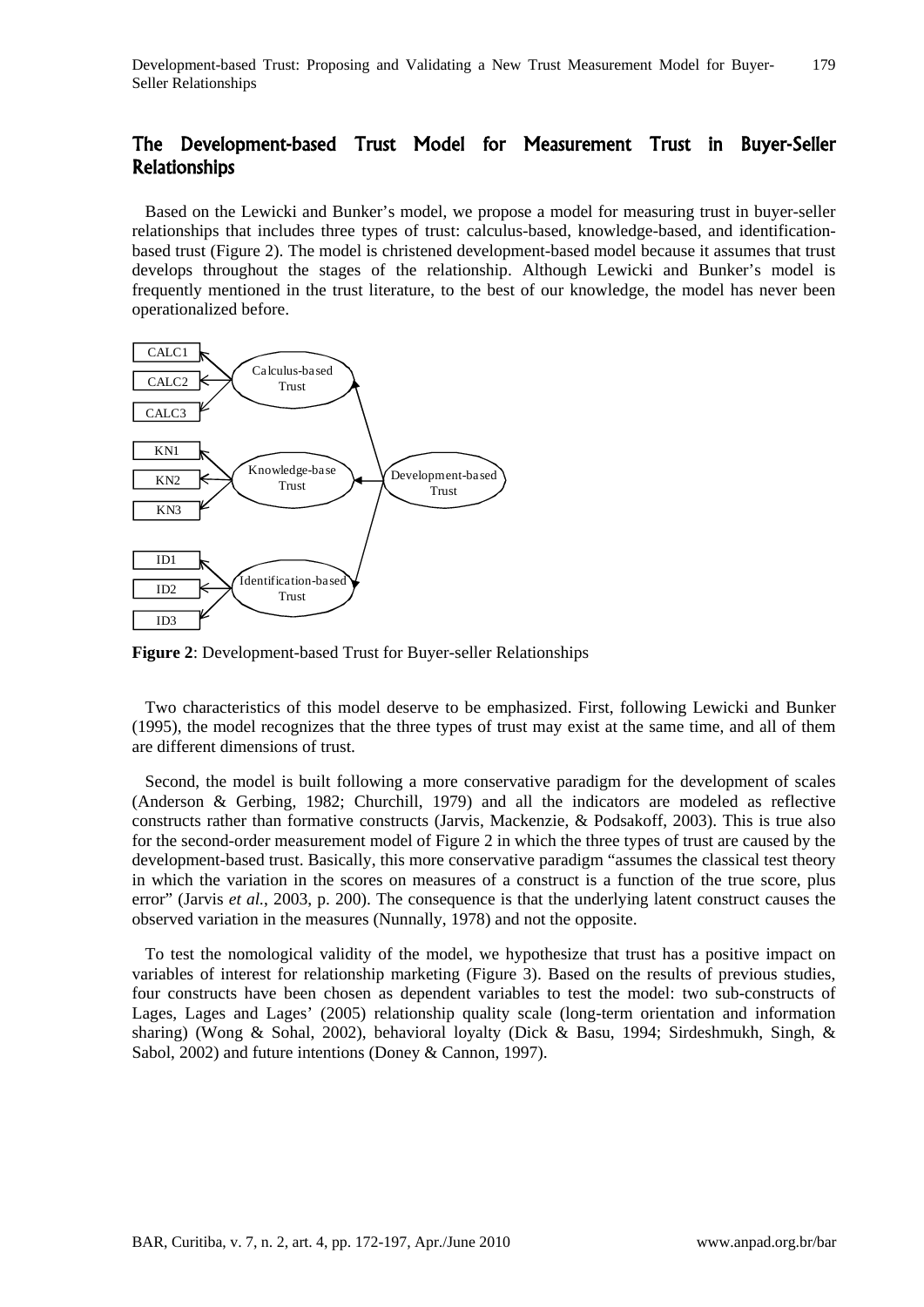

**Figure 3**: The Nomological Net of the Development-based Trust Model for Buyer-seller Relationships

Although they are not of primary interest, we include in the nomological validity test two variables that control for extraneous effects – time of relationship measured by the time that the relationship has endured and intensity of relationship measured by the average value of purchases made during the relationship.

It has been frequently assumed that trust develops gradually over time as a result of past interactions (Rempel *et al.*, 1985). Furthermore, Lewicki and Bunker (1995) posit that knowledge-based trust develops over time as parties cultivate their knowledge of each other by gathering data, seeing each other in different contexts and living different experiences together, and that a long relationship is necessary before identification-based trust is born. Therefore, by including the time of relationship in the model, we expect to rule out the effect of time on trust development.

The reason for including as a control variable the intensity of relationship is that one could argue that a relationship is not explained only by the time it has endured but also by its intensity. For example, one could be an old client but does not buy frequently or buys low volumes while another client could be a new one but buys more frequently and buys higher volumes. The average value of purchases encompasses both a measure of the number of purchases made during the relationship as well as the value of these purchases. Although these two variables do not have substantive interest in the model, their major purpose is to remove statistical noise and provide for a stronger test of our model of trust measurement.

We chose a competing model (Figure 4) that is grounded solely on the characteristics of the prospective trustee, which is the model most commonly employed in studies of channel relationships. The competing model has the same configuration of the proposed model and, hypothetically, the better the trust measurement model, the better its ability to explain the dependent variables.



**Figure 4**: Characteristics-based Trust Measurement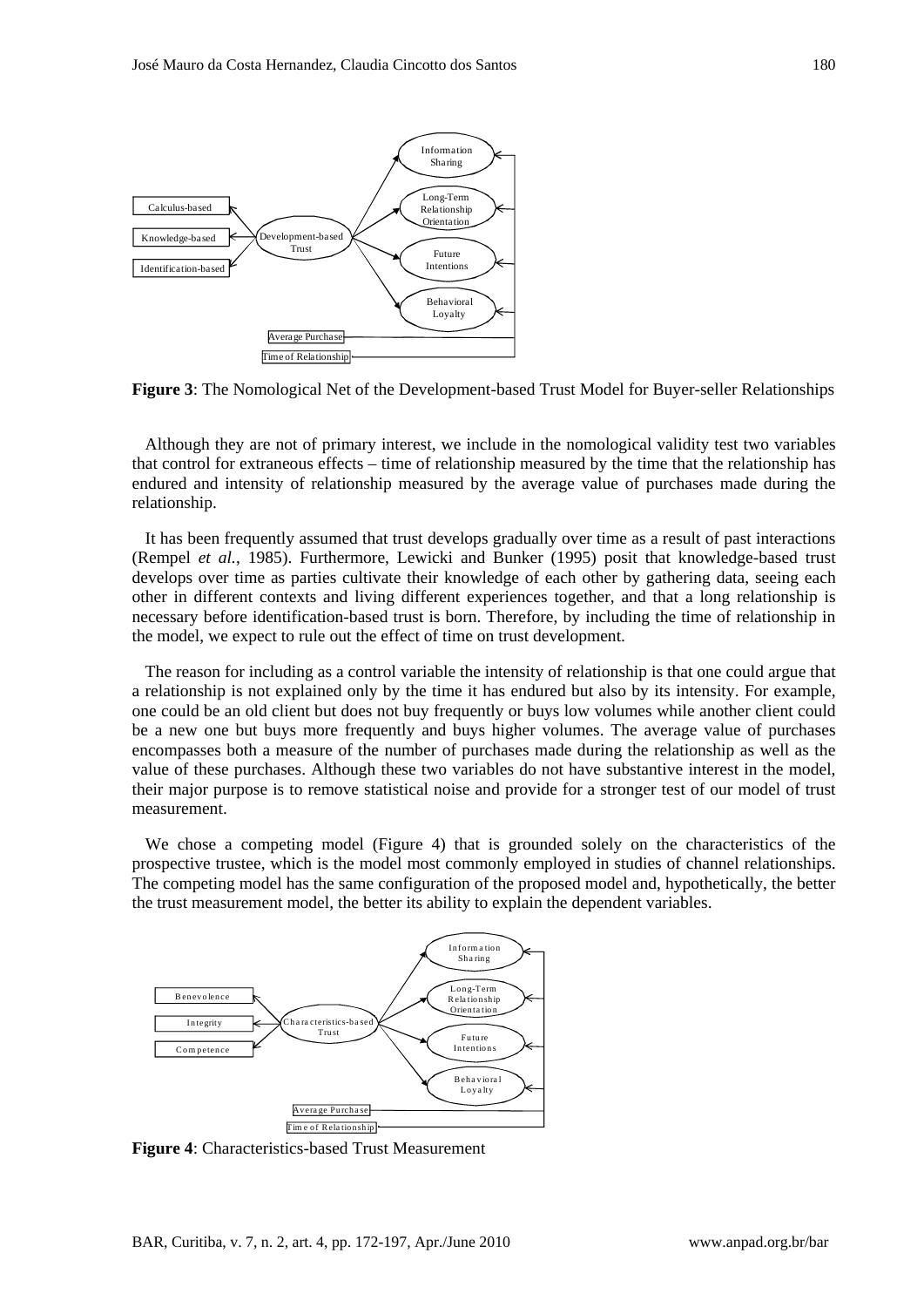#### **METHOD**

Data to test the two competing models were collected from a conveniently chosen sample of clients (**dealers**) of a Brazilian distributor of IT products (**wholesaler**). This wholesaler specialized in distributing connectivity, security and Internet products of 17 different brands such as 3COM, Dlink, Suse Linux and Citrix.

The database of this wholesaler holds information on more than 15,000 dealers, of which about 3,000 buy at least once every 45 days. Clients of this distributor range from IT product stores that sell directly to individual customers to small and medium-sized companies that provide IT consultancy services and even heavyweights such as IBM that sells its own products but needs certain components for the solutions they design.

Usually, at the start-up of a project for a client, dealers inform the wholesaler of items they intend to purchase and request a price quote from several wholesalers. The dealer expects that, in addition to offering the best sales terms so as to help it win the tender, the wholesaler will not disclose any information about his client. The wholesaler, by the same token, expects the dealer not to mention its price quote to haggle for better terms with other wholesalers. This is therefore a very favorable environment to study trust between marketing channels.

## **Procedures**

There are several favorable reasons to collect data though the Internet such as flexibility, speed and timeliness, convenience, low administration cost, ease of follow-up, among others (Evans & Mathur, 2005) although there are also several other unfavorable reasons such as skewed attributes of Internet population (age, education, etc.), privacy issues, impersonality, low response rate, among others (Evans & Mathur, 2005).

Taking into consideration the broad geographical distribution and the natural involvement of interviewees with computers and Internet, an electronic questionnaire appeared to be the most suitable strategy for collecting data. The questionnaire remained online for 30 days during October and November of 2006.

Electronic messages were sent out to 4,416 buyers, managers or owners of 2,155 dealers who had made at least one purchase at the wholesaler over the previous 12 months. This 12-month period was established for the purpose of ensuring that the sample would include only those companies engaging in an active relationship with the wholesaler. In order to boost the response rate, the possibility to enter a lottery to win an Ipod was offered to dealers that completed the questionnaire and an electronic follow-up was sent two weeks after the initial batch.

#### Scale Development

Churchill (1979) suggested several processes for generating the initial sample of items including literature search, experience surveys, critical incidents and focus groups. In this study, due to the richness of knowledge about trust, we strongly relied on literature search. Further, we qualitatively interviewed 2 clients of an IT wholesaler before the scales development and pre-tested the questionnaire with 3 other potential respondents.

The number of items of each trust sub-construct scale was defined based on recently developed trust scales: For example, Bhattacherjee's (2002) scale of trust in electronic commerce has 6 items for 3 sub-constructs and McKnight *et al.*'s (2002) scale of trust in electronic commerce has 54 items for 16 sub-constructs (an average of 3.3 items per sub-construct). Considering that it is common to drop some items during the purification process of a scale but that an excessive number of items can result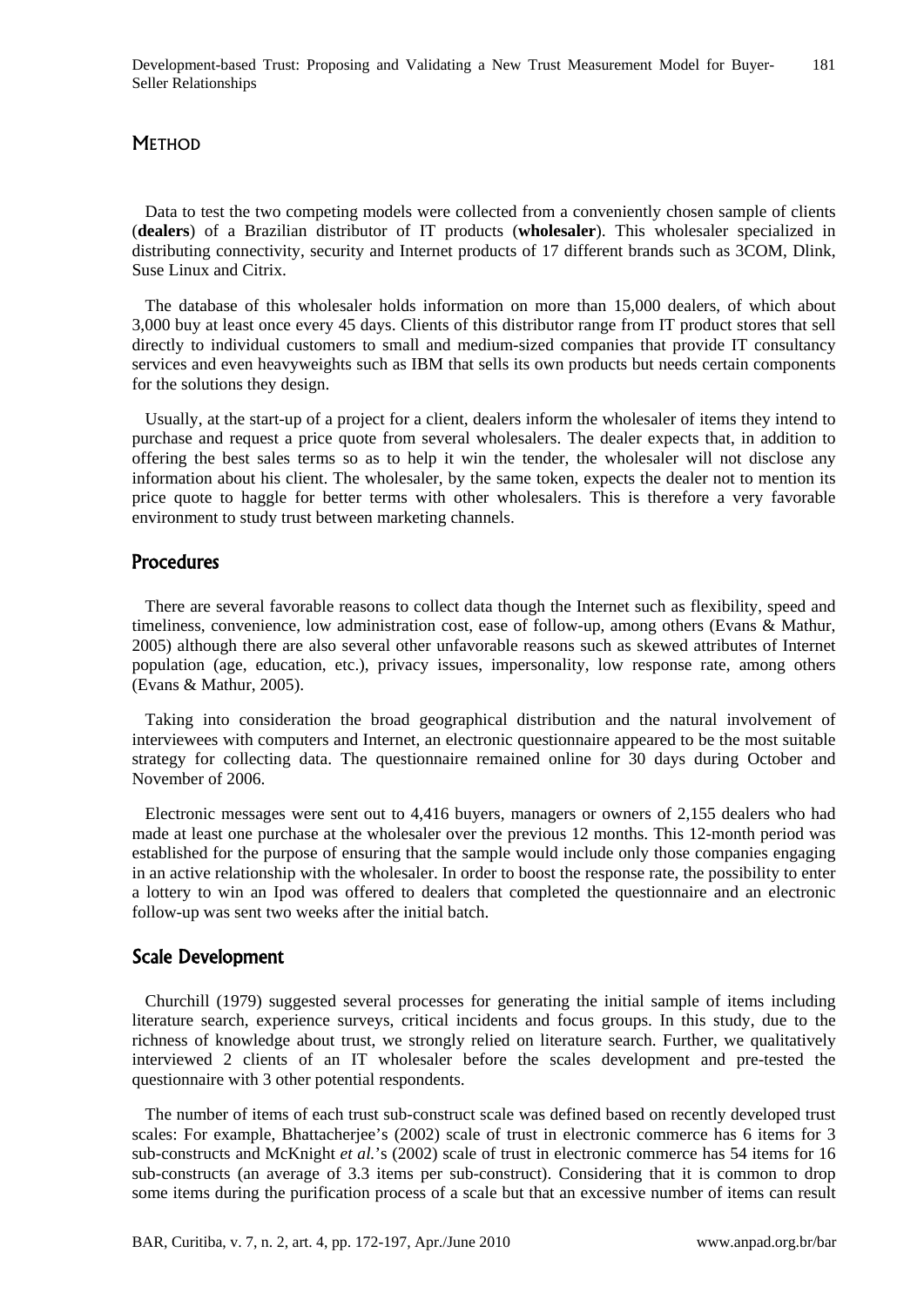in redundancy and lack of parsimony, we decided to start the process with 4 items for each of the 3 sub-constructs.

The first step was to define as exactly as possible the domain of content for each construct of the development-based trust measurement model. The calculus-based trust's definition states that it refers to expectations about the economic benefits of a purchase such as lower prices, better commercial terms and more convenience. One of the clients interviewed suggested the inclusion of expectations about the exclusivity of products and brands offered. According to him, in the IT market, some wholesalers have exclusive rights of distribution of some brands and this exclusivity can represent economic advantages both for distributors and their clients.

Specifically, the statements asked respondents to consider both expectations about the risks involved in the purchase and the economic benefits that could accrue from the purchase (e.g. "Despite the risks, I prefer to buy from the wholesaler because it always has the lowest prices"). During the questionnaire pre-test, the clients interviewed affirmed that the statements were odd because they did not perceive the risks involved in purchasing from well known distributors and this part of the statements was dropped in the final questionnaire. Further, we considered that writing the statements around preferences was not in line with the conceptual definition and rephrased them to take into account expectations rather than preferences (e.g., "I always expect the prices of the wholesaler to be lower than the prices of other distributors").

The content domain of the knowledge-based trust sub-construct includes only beliefs of satisfaction with the history of previous transactions and the 4 statements were written around these beliefs (e.g., "Most of the times I purchased from the wholesaler I had no problems"). The domain of the identification-based sub-construct includes only affective feelings towards the partner (e.g., "I have great esteem for the wholesaler").

The items were written as positive statements because negative statements could be confused with distrust (Wrightsman, 1991), a concept different from trust (Lewicki, McAllister, & Bies, 1998). All the statements were evaluated by 5-point Likert type scales (1=totally disagree; 5=totally agree).

In order to measure the construct relating to characteristics-based trust, in accordance with the construct definition and grounded on a number of studies (for instance, Ganesan, 1994), six items were developed that sought to capture the dealers' belief in the benevolence, integrity and competence of the wholesaler (e.g., "The wholesaler tries to help his clients rather than just look out for himself").

The relationship quality was operationalized by two sub-constructs – information sharing and longterm relationship orientation. The items were adapted from the relationship quality scale proposed by Lages *et al.*, (2005) and measured by a 5-point Likert type scale (1=totally disagree; 5=totally agree). Future intentions were operationalized by means of 4 items commonly found in the marketing literature (e.g., "Do you intend to continue buying from the wholesaler in the future?") and were also measured by a 5 point scale (1=certainly no; 5=certainly yes). Finally, three items operationalized the behavioral loyalty scale. The first item ("From how many different distributors did you buy last year?" was anchored by 6 categories (more than  $10 = 1$ ; between 1 and 2=6), the second item ("Taking into consideration all of your suppliers, what is the relative importance of the wholesaler?") was anchored by 7 categories (this wholesaler is not among my main suppliers=1; this wholesaler is my main supplier=7), and the third item ("What percentage of your total purchases were made from the wholesaler?") was anchored by 9 items (between 1% and 5%=1; more than 75%=9).

The items described above are featured in Appendix I along with some descriptive statistics. Finally, data for control variables were retrieved from the wholesaler's client database.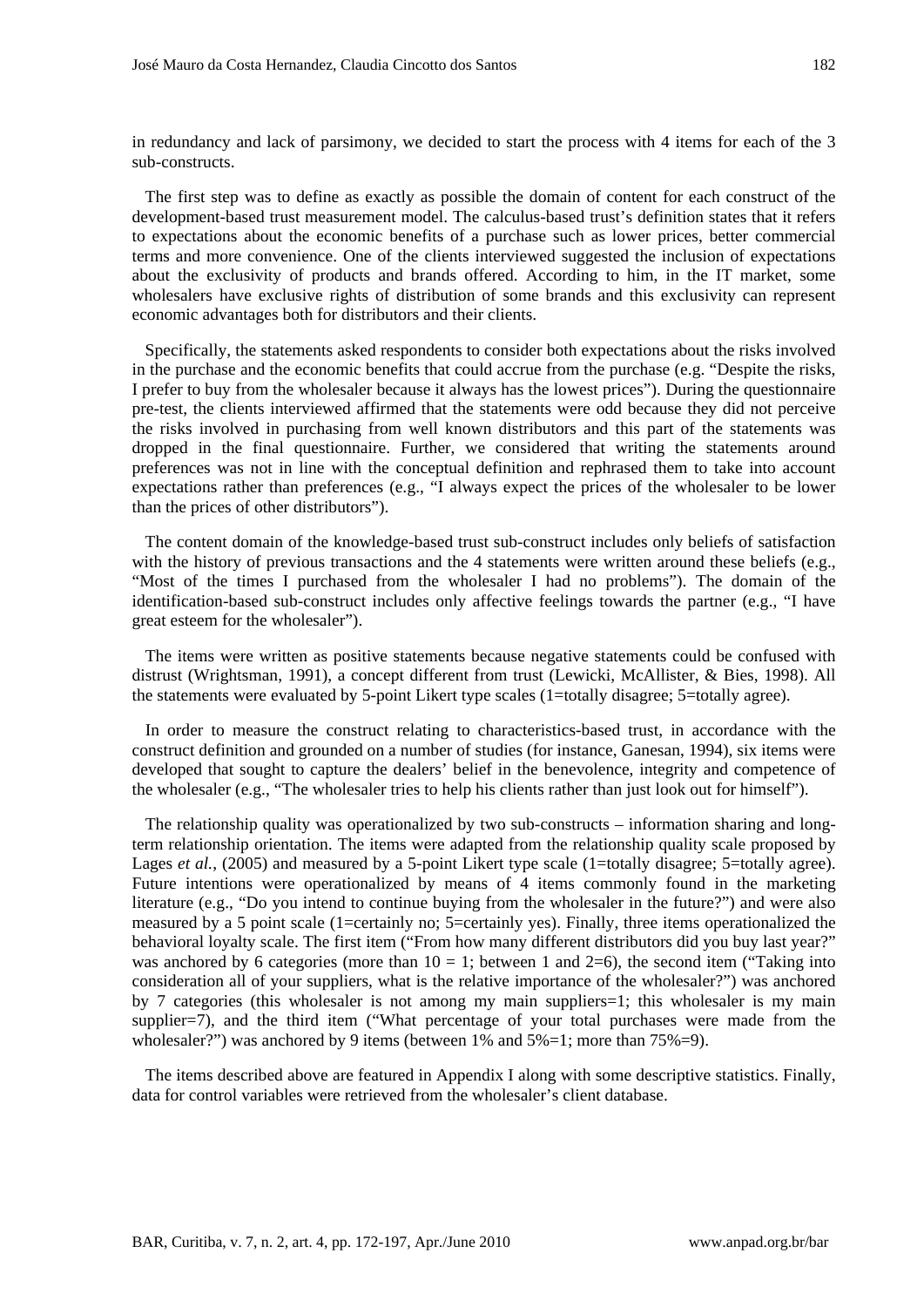## **RESULTS**

A total of 238 questionnaires were answered, for a response rate of 5.4%. Although this figure can be considered fairly low, it is in line with previous studies that concluded that response rates of electronic surveys are generally lower than mail surveys (Shih & Fan, 2008). Despite this fact, several studies were not able to find significant differences between the quality of data collected through the Internet and other methods (Coderre, Mathieu, & St-Laurent, 2004; Deutskens, Ruyter, & Wetzels, 2006; McDonald & Adam, 2003; Roster, Rogers, Albau, & Klein, 2004) suggesting that data obtained through electronic surveys are no worse than data collected through other methods.

It is commonly argued that a low response rate can potentially lead to non-response bias, but recent studies have demonstrated that there is no necessary connection between nonresponse rates and nonresponse bias (Groves, 2006). While there are known methods for identifying the non-response bias (see, for example, Singer, 2006), correcting this bias is only possible when there are external data to estimate the bias or the non-respondents are contacted after the data collection. In the present study, neither of these remedies was available but analyses of the sample data suggest a large variety of respondent's demographics which decreases the potential of nonresponse bias.

For example, among the respondents, 76% were male, 85% were between 26 and 50 years old and 56% reported that they had obtained at least a graduate degree; 50% were partners or top managers in their companies, 23% were technical or sales managers, and 27% were buyer officers.

According to the respondents, 32% had made their first purchase from the wholesaler more than five years ago and only 15% had made their first purchase less than one year ago. For 41% of the respondents, the wholesaler in question was the first or second most important supplier and for 19% of the respondents the wholesaler in question did not feature among the top five IT product suppliers.

Data obtained from the wholesaler's database showed that, on average, respondents had made their first purchase from the distributor 5.6 years before the data collection (s.d.=4.1 years). On average, wholesaler's clients of the sample had made 86 purchases (s.d.=176) totaling US\$ 234,000  $(s.d.=658,000)$  and the average value of purchases was US\$ 1,451  $(s.d.=US$ 2,477)$ .

Analyses of variance followed by Scheffé post-hoc tests were performed to verify whether there were significant differences in answers from different groups of respondents. Twelve variables from the development-based model, 6 variables from the characteristics-based model, and 12 dependent variables were analyzed.

The results revealed no significant differences  $(p<0.01)$  for the status of the respondents in the company (partner, director, manager or buyer), the company's number of employees, company's gross sales, sex, age and education. Therefore, although the sample included a large variety of respondents, the ANOVAs suggest that the sample variety had no influence on the results.

## Validity and Reliability of the Scales

The scale validity and reliability analyses were staggered in two steps. The first, an exploratory step, featured a principal components factor analysis, and the results were submitted to an orthogonal rotation. Although some correlation among the different measures could be expected, an orthogonal rotation provides a stricter test of the unidimensionality of the constructs.

The characteristic-based trust items and the measurement items of the calculus-based, knowledgebased and identification-based were analyzed separately since they are alternative measurement models. Likewise, the dependent variables items used to test the models (long-term relationship orientation, information sharing, behavioral loyalty and future intentions) were also analyzed separately.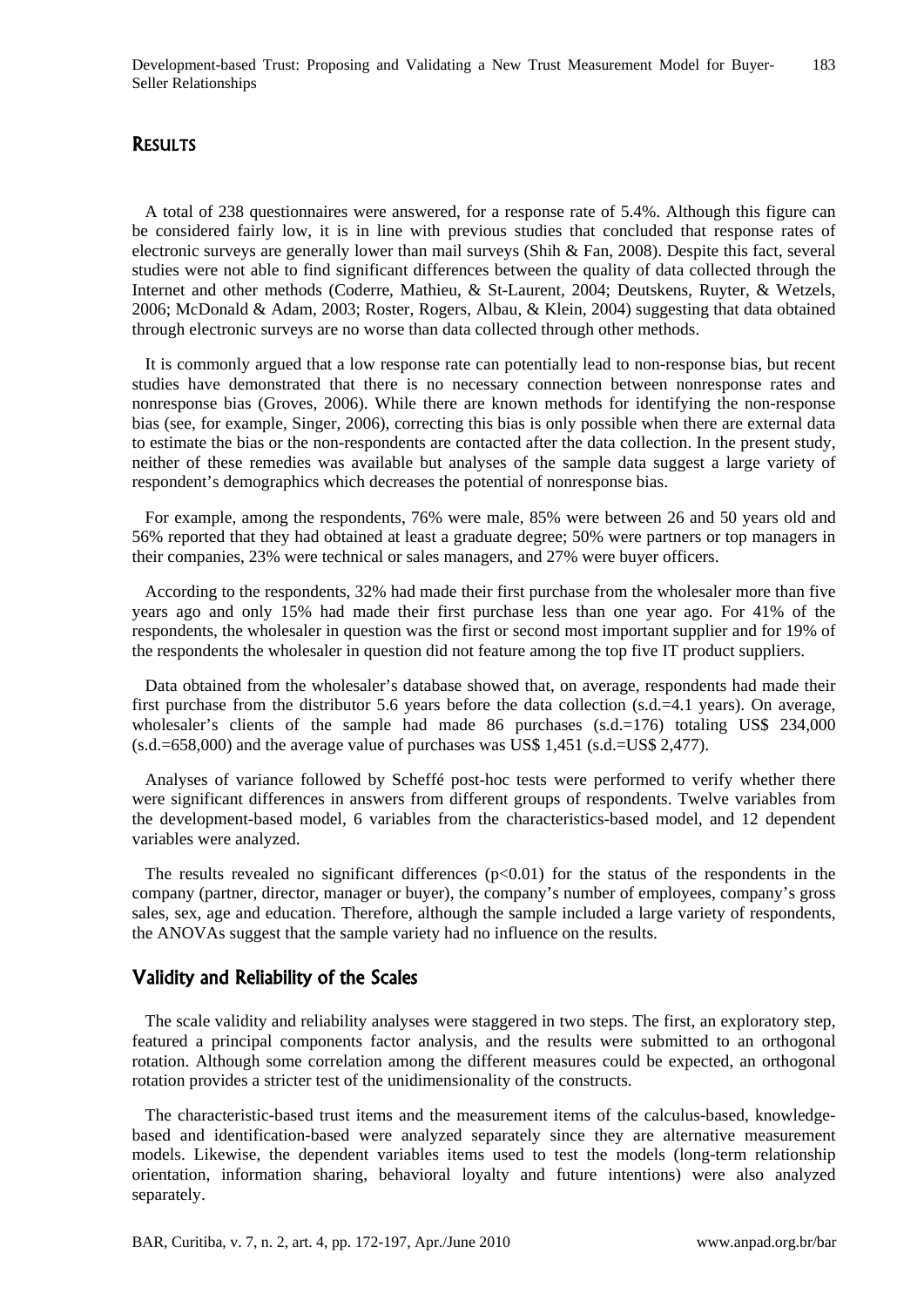The purpose of the exploratory factorial analysis was to eliminate items that did not have factorial loadings higher than 0.5 in their respective factors (Hair, Anderson, Tatham, & Black, 1998) or had cross loadings higher than 0.4 (Churchill, 1979). The following criteria were adopted for the exploratory factorial analysis: extracted communality of the items higher than 0.5, the sphericity test of Bartlett significant at a 5% level and the Kaiser-Meyer-Olkin test higher than 0.7 (Hair *et al.*, 1998). A minimum lower threshold of 0.7 for the Cronbach's Alpha coefficient was established (Nunnally, 1978).

In the second step, a confirmatory factorial analysis was carried out using structural equation modeling with Lisrel 8.51 (Jöreskog & Sörbon, 1996). As suggested by Anderson and Gerbing (1998), this analysis was done in two steps. In the first step, we analyzed only the measurement model of both sets of dependent and independent variables separately and in the second step we analyzed the structural model of the two competing models of trust measurement.

The confirmatory factorial analysis checks for convergent validity (Schwab, 1980) and discriminant validity (Bagozzi, Yi, & Phillips, 1991). The criteria used to check for convergent validity included lambda matrix standardized coefficients higher than 0.60 and significant at a 5% level, that is, at least twice the respective standard deviation (Anderson & Gerbing, 1998). Also, the modification indices suggested by the program were checked for cross loadings. Convergent reliability was assessed also by means of composite reliability and average variance extracted. Following Fornell and Lacker (1981), constructs are convergent when the reliability exceeds 0.7 and average variance extracted exceeds 0.5.

The discriminant validity of latent constructs was checked using inter-correlation coefficients between them (PHI and PSI matrices): values below 0.60 indicate independent constructs (Anderson & Gerbing, 1998). Inter-correlations among the constructs obtained from the average of the items were also analyzed for excessive values (higher than 0.6).

In order to assess the fit of the models, the following criteria were used: GFI and AGFI higher than 0.90 (Hu & Bentler, 1995), NFI and CFI also higher than 0.90 (Bentler, 1990), RMSEA lower than 0.08 for a considerable fit and 0.05 for a good fit (MacCallum, Browne, & Sugawara, 1996) and RMR lower than 0.05 (Hu & Bentler, 1995).

#### Exploratory Factorial Analysis

In the first exploratory factorial analysis, the 12 items of the three trust sub-constructs of the proposed trust model were analyzed. As expected, three factors produced eigenvalues higher than 1 and were responsible for 67.3% of explained variance. One of the items (CAL4) was dropped from subsequent analyses because its extracted communality was inferior to 30% and two items (KN4 and ID4) were dropped because they loaded highly (>0.4) in constructs other than their own.

A new analysis with the remaining 9 items revealed that 3 factors were responsible for 75% of the explained variance, the extracted communality was higher than 0.6 for all the items, the factorial loadings were higher than 0.6, there were no cross-loadings superior to 0.4, the Bartlett sphericity test was significant  $(X^2=1025, 36$  d.f., p<0.001) and the Kaiser-Meyer-Olkin test was equal to 0.85. The Cronbach's Alpha coefficients for the 3 constructs were higher than 0.7.

In the subsequent exploratory factorial analysis, 6 characteristic-based trust items were analyzed. As expected, only one factor produced an eigenvalue higher than 1 for a total explained variance of 59.9%. The extracted communality of the 6 items was higher than 50%, the Bartlett sphericity test was significant ( $X^2$ =612, 15 d.f., p<0.001) and the KMO test was equal to 0.86. The factorial loadings of all items were higher than 0.7 and the value of the Cronbach's Alpha coefficient equaled 0.86.

In the third exploratory factorial analysis, the 12 items relating to the dependent variables were analyzed. As expected, four of the obtained factors produced eigenvalues higher than 1, responsible for 75% of total variance. The extracted communality was higher than 60% for all items. The Bartlett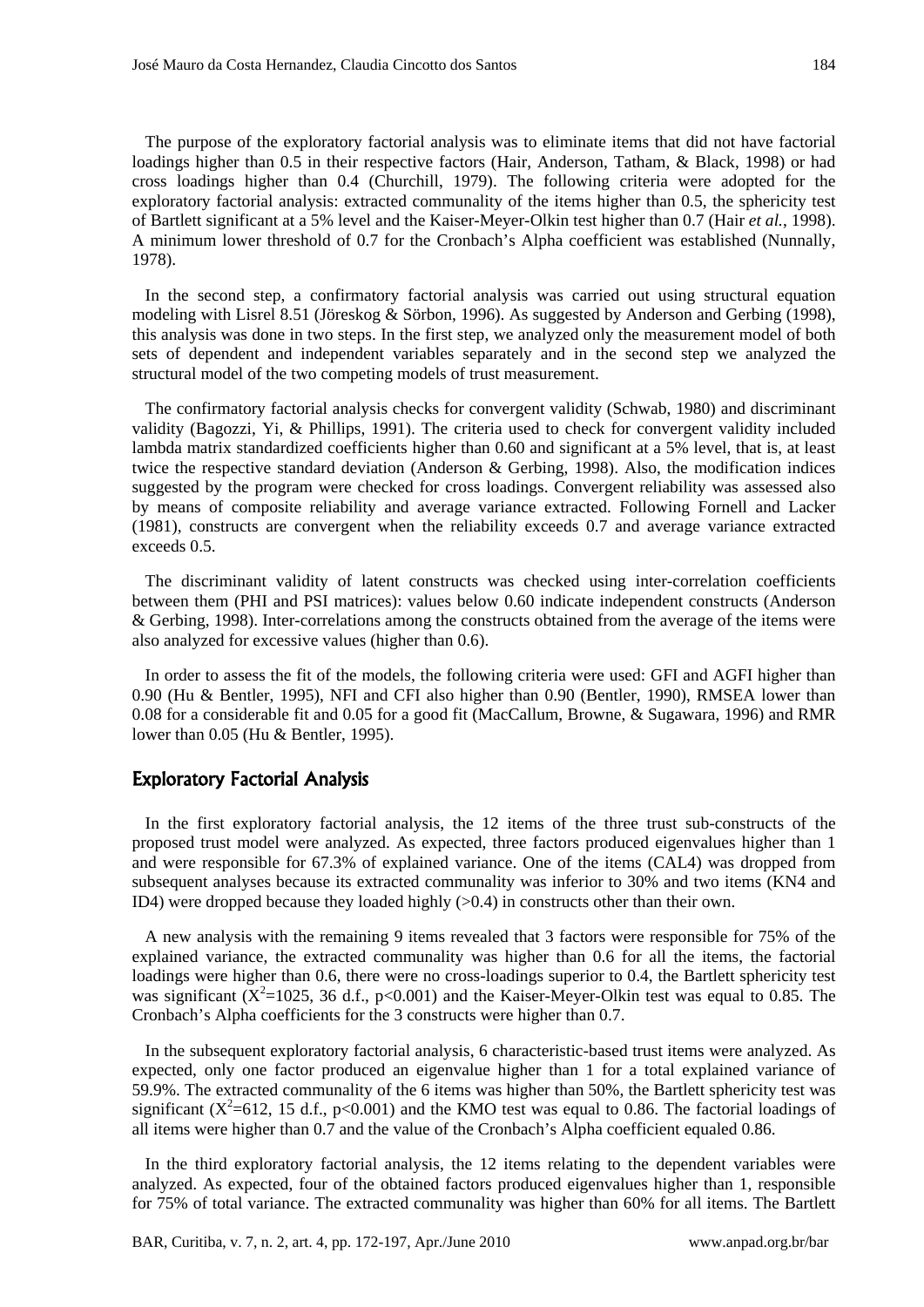sphericity test was significant ( $X^2$ =1424, 66 d.f., p<0.001). The factorial loadings of all items in their respective constructs was higher than 0.7 and no cross loadings were higher than 0.4. The Cronbach's Alpha coefficients were higher than 0.7 for all four constructs.

## Confirmatory Factorial Analysis

Appendix 2 features the correlations among the 29 variables used in the confirmatory factorial analyses that tested the two competing models of trust measurement. Most of the inter-correlations were significant  $(p<0.05)$  and the average correlation was 0.31. A major part of the higher correlations, however, was found among items of the same construct. From 406 inter-correlations, only 45 (11%) were higher than 0.5 and 78 (19%) were between 0.4 and 0.5. These results suggest that there was enough variability to support the following confirmatory factorial analyses and their conclusions.

Figure 5 shows standardized coefficients obtained from the second order confirmatory factorial analysis of the 9 items corresponding to the three latent sub-constructs of development-based trust. The fact that all coefficients remained within the established limits leads to the conclusion that the model has a good fit. Constructs also met the convergent validity test since all lambda matrix coefficients ranged from 0.56 to 0.90 and were significant at a 0.1% level. The second-order construct, development-based trust, was responsible for 51% of the variance in calculus-based trust, 59% in knowledge-based trust, and 85% in identification-based trust.



**Figure 5**: Second-order Measurement Model of Development-based Trust Model

As can be seen in Table 1, the 3 sub-constructs met both convergent and discriminant validity criteria. Composite reliabilities ranged between 0.75 and 0.86, average variance extracted ranged between 0.50 and 0.62 and correlations ranged between 0.35 and 0.45.

Table 1:

**Cronbach's Alpha, Composite Reliability and Average Variance Extracted of Developmentbased Trust Model** 

|                               |                    |       |                                   |            |      | <b>Factor Correlations</b> |                                                        |
|-------------------------------|--------------------|-------|-----------------------------------|------------|------|----------------------------|--------------------------------------------------------|
| Construct                     | Number<br>of Items | Alpha | Cronbach Composite<br>Reliability | <b>AVE</b> |      | based Trust based Trust    | Calculative- Knowledge- Identification-<br>based Trust |
| Calculative-based<br>trust    | 3                  | 0.76  | 0.75                              | 0.50       |      |                            |                                                        |
| Knowledge-based<br>trust      | 3                  | 0.86  | 0.86                              | 0.67       | 0.35 |                            |                                                        |
| Identification-based<br>trust | 3                  | 0.85  | 0.82                              | 0.62       | 0.37 | 0.45                       |                                                        |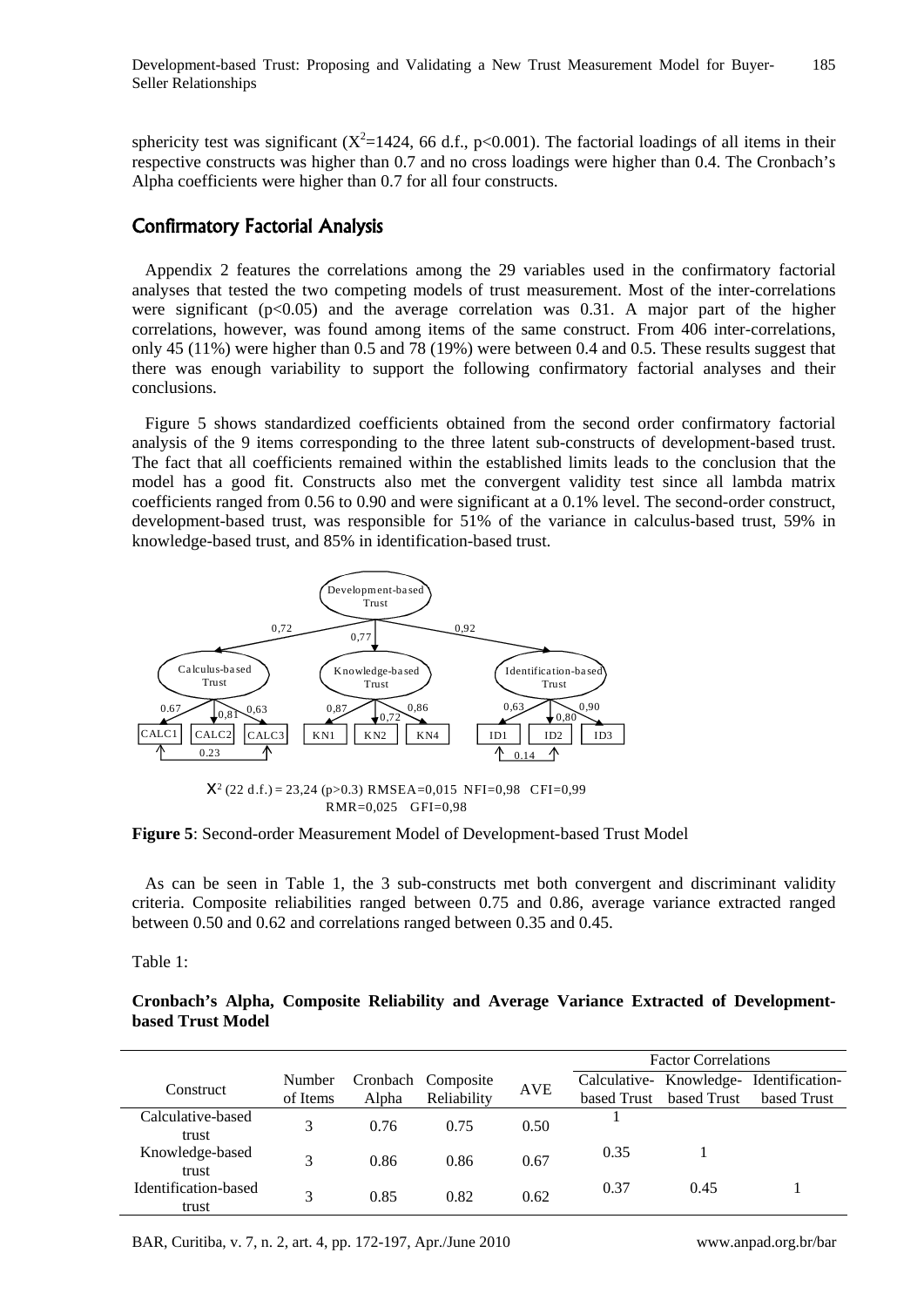Figure 6 shows the standardized coefficients obtained from the confirmatory factorial analysis of the 12 items corresponding to the four constructs relating to the variables of interest used to test both trust measurement models. All coefficients remained within the previously established limits leading to the conclusion that the model had a good fit. Likewise, constructs are convergent since the lambda matrix coefficients varied between 0.61 and 0.93 (within the established limits) and all proved significant at a 0.1% level. The inter-correlations between latent constructs varied between 0.49 and 0.62, demonstrating that all constructs met the discriminant validity test.



**Figure 6**: Measurement Model – Dependent Variables

As it is seen in Table 2, Cronbach's Alpha, composite reliability, and average variance extracted are within the limits for 3 of the constructs but long-term relationship. This is due to the fact that this measure was composed of only 2 items. However, both Cronbach's Alpha and composite reliability are very close to the limit of 0.70 and were maintained in the test of competing models of trust measurement.

Table 2:

|                                       | Number |      |                    |            | <b>Factor Correlations</b> |                         |        |                   |  |  |  |  |  |  |
|---------------------------------------|--------|------|--------------------|------------|----------------------------|-------------------------|--------|-------------------|--|--|--|--|--|--|
| Construct                             | of     |      | Cronbach Composite | <b>AVE</b> | Information-               | Long-term               | Future | <b>Behavioral</b> |  |  |  |  |  |  |
|                                       | Items  |      | Alpha Reliability  |            | <b>Sharing</b>             | Relationship Intentions |        | Loyalty           |  |  |  |  |  |  |
|                                       |        |      |                    |            |                            | Orientation             |        |                   |  |  |  |  |  |  |
| <b>Information-Sharing</b>            | 3      | 0.82 | 0.78               | 0.54       |                            |                         |        |                   |  |  |  |  |  |  |
| Long-term Relationship<br>Orientation | ◠      | 0.66 | 0.67               | 0.50       | 0.41                       |                         |        |                   |  |  |  |  |  |  |
| <b>Future Intentions</b>              | 4      | 0.88 | 0.86               | 0.61       | 0.40                       | 0.43                    |        |                   |  |  |  |  |  |  |
| <b>Behavioral Loyalty</b>             |        | 0.77 | 0.81               | 0.60       | 0.40                       | 0.32                    | .35    |                   |  |  |  |  |  |  |

**Cronbach's Alpha, Composite Reliability and Average Variance Extracted of Dependent Variables** 

#### Testing the Competitive Models

Taking into consideration the relationship between the various latent constructs, structural equation modeling is very appropriate for testing the two competing models. Table 3 shows both models afford a good fit. The question could be raised that the proposed model is less parsimonious than the characteristic-based because the first comprises 9 items and three sub-constructs while the second comprises 6 items and only one sub-construct. However, fit indices that take into account the parsimony of the model (PNFI and PGFI) are very close (Table 3).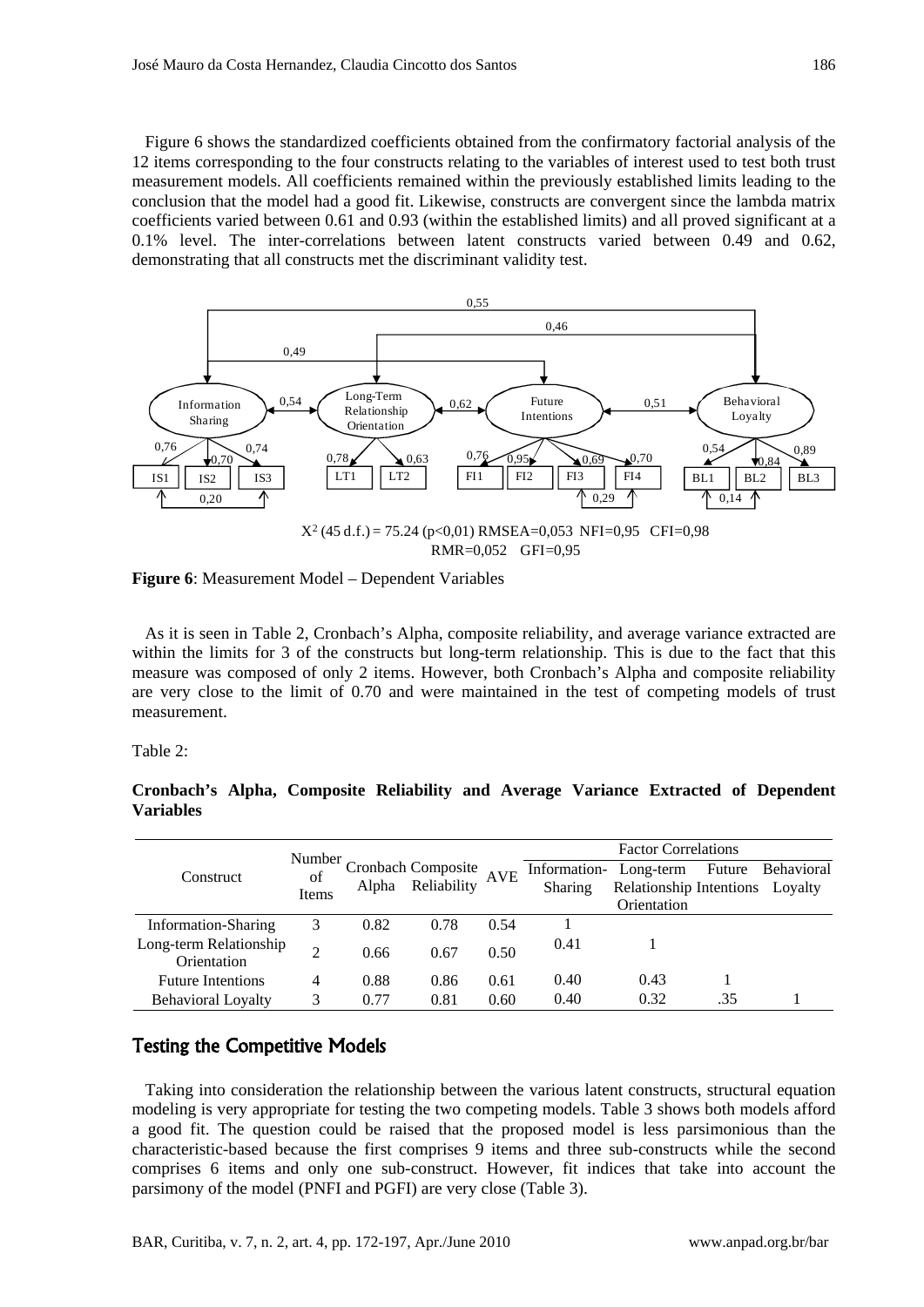Table 3:

| Adjustment<br>Measure | Characteristic-<br>based Trust Model | Development-<br>based Trust Model |
|-----------------------|--------------------------------------|-----------------------------------|
| Chi-square            | 278.0(156 d.f.)<br>(p<0.001)         | 196,6 (105 d.f.)<br>(p<0.001)     |
| <b>RMSEA</b>          | 0.062                                | 0.062                             |
| NFI                   | 0.880                                | 0.900                             |
| CFI                   | 0.940                                | 0.950                             |
| <b>RMR</b>            | 0.076                                | 0.075                             |
| GFI                   | 0.890                                | 0.910                             |
| <b>PNFI</b>           | 0.730                                | 0.690                             |
| PGFI                  | 0.660                                | 0.620                             |

#### **Adjustment Measures of Competing Trust Measurement Models**

Although the fit of competing models are similar, as expected, the proposed development-based trust model offers higher explanatory ability of the dependent variables than the characteristics-based trust measurement model (Table 4).

#### Table 4:

## **Structural Equation Squared Correlation Coefficients (r2) of the Characteristics-based and Development-based Trust Measurement Model**

| Variables                          | <b>Characteristics</b><br>Trust Model $r^2$ | Development-<br>based Trust<br>Model $r^2$ |  |  |  |  |  |
|------------------------------------|---------------------------------------------|--------------------------------------------|--|--|--|--|--|
| <b>Dependent Variables</b>         |                                             |                                            |  |  |  |  |  |
| <b>Information Sharing</b>         | 0.37                                        | 0.52                                       |  |  |  |  |  |
| Long-term Relationship Orientation | 0.54                                        | 0.59                                       |  |  |  |  |  |
| Future intentions                  | 0.52                                        | 0.61                                       |  |  |  |  |  |
| <b>Behavioral Loyalty</b>          | 0.32                                        | 0.42                                       |  |  |  |  |  |

Table 5 shows that standardized coefficients of the development-based trust model are slightly higher than the standardized coefficients of the characteristics-based trust model, which in is line with the higher ability of explanation of dependent variables demonstrated in figures of Table 4. Therefore, considered collectively, the results suggest that the proposed development-based trust measurement model cannot be rejected and that it outperforms the characteristics-based trust in its ability to explain the dependent variables.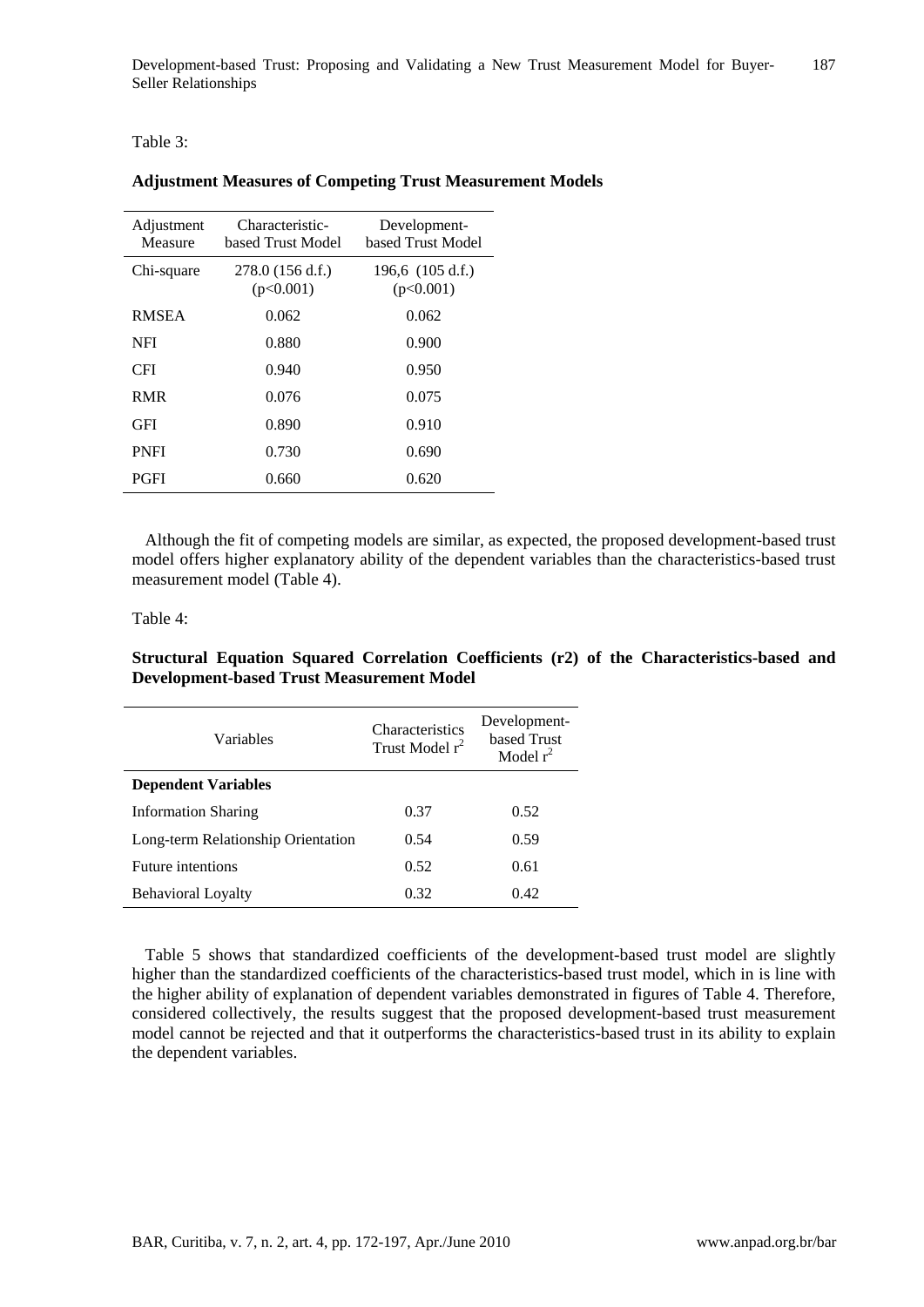#### Table 5:

#### **Standardized Coefficients of Competing Models of Trust Measurement**

| <b>Pathway</b>                                                           | <b>Standardized</b><br><b>Coefficient</b> | Sig.   |
|--------------------------------------------------------------------------|-------------------------------------------|--------|
| <b>Characteristic-based Trust Measurement Model</b>                      |                                           |        |
| Characteristic Trust $\rightarrow$ Information Sharing                   | 0.54                                      | p<0.01 |
| Characteristic Trust $\rightarrow$ Long-Term Relationship Orientation    | 0.73                                      | p<0.01 |
| Characteristic Trust $\rightarrow$ Future Intentions                     | 0.72                                      | p<0.01 |
| Characteristic Trust $\rightarrow$ Behavioral Loyalty                    | 0.45                                      | p<0.01 |
| <b>Development-based Trust Measurement Model</b>                         |                                           |        |
| Development-based Trust $\rightarrow$ Information Sharing                | 0.69                                      | p<0.01 |
| Development-based Trust $\rightarrow$ Long-Term Relationship Orientation | 0.77                                      | p<0.01 |
| Development-based Trust $\rightarrow$ Future Intentions                  | 0.78                                      | p<0.01 |
| Development-based Trust $\rightarrow$ Behavioral Loyalty                 | 0.61                                      | p<0.01 |

Based on these results, it is possible to conclude that the higher the development-based trust, the higher the level of information sharing, the higher the dealers' orientation towards long-term relationship with the wholesaler, the higher the future intentions towards the wholesaler and the higher the dealers' behavioral loyalty towards the wholesaler.

It is important to emphasize that time of relationship was not associated with any of the dependent variables while relationship intensity measured by the average value of purchases is positively associated only to information sharing and to behavioral loyalty but not to long-term relationship orientation neither to future intentions.

To demonstrate further the nomological validity of the proposed trust measurement model, we conducted additional analyses. We split the sample into three groups according to the total development-based trust obtained by averaging the indicators of the three types of trust (calculusbased, knowledge-based and identification-based). This procedure is reasonable because the secondorder confirmatory factorial analysis demonstrated that three latent sub-constructs of trust are in fact a measure of the latent second-order construct, development-based trust.

The sample was split by the quartiles, i.e., the first group (low trustors) and third group (high trustors) comprised 25% of the sample and the second group (average trustors) comprised 50% of the sample. Hypothetically, the higher the dealer's trust toward the wholesaler, the stronger the dealerwholesaler relationship. This split makes sense in comparative terms (the objective here) and the measures are not intended to be taken as absolute measures of trust.

Five measures were compared through Anova tests: months since first purchase, number of purchases made from the wholesaler, average value of purchases (these three variables were retrieved from the wholesaler's database), stated trust towards the wholesaler ("I place a great deal of trust in this wholesaler" measured by a 5-point Likert type scale), and stated intention to buy less/more in the future measured by a 5-point scale (1=much less; 5=much more).

As can be concluded by examining Table 6 the higher the development-based trust, the longer since the dealer has made his first purchase from the wholesaler, the higher the number of purchases made from the wholesaler, the higher the average value of purchases, the higher the stated trust towards the wholesaler and the higher the intention to buy more in the future. These results strengthen the conclusions about the nomological validity of the development-based trust model.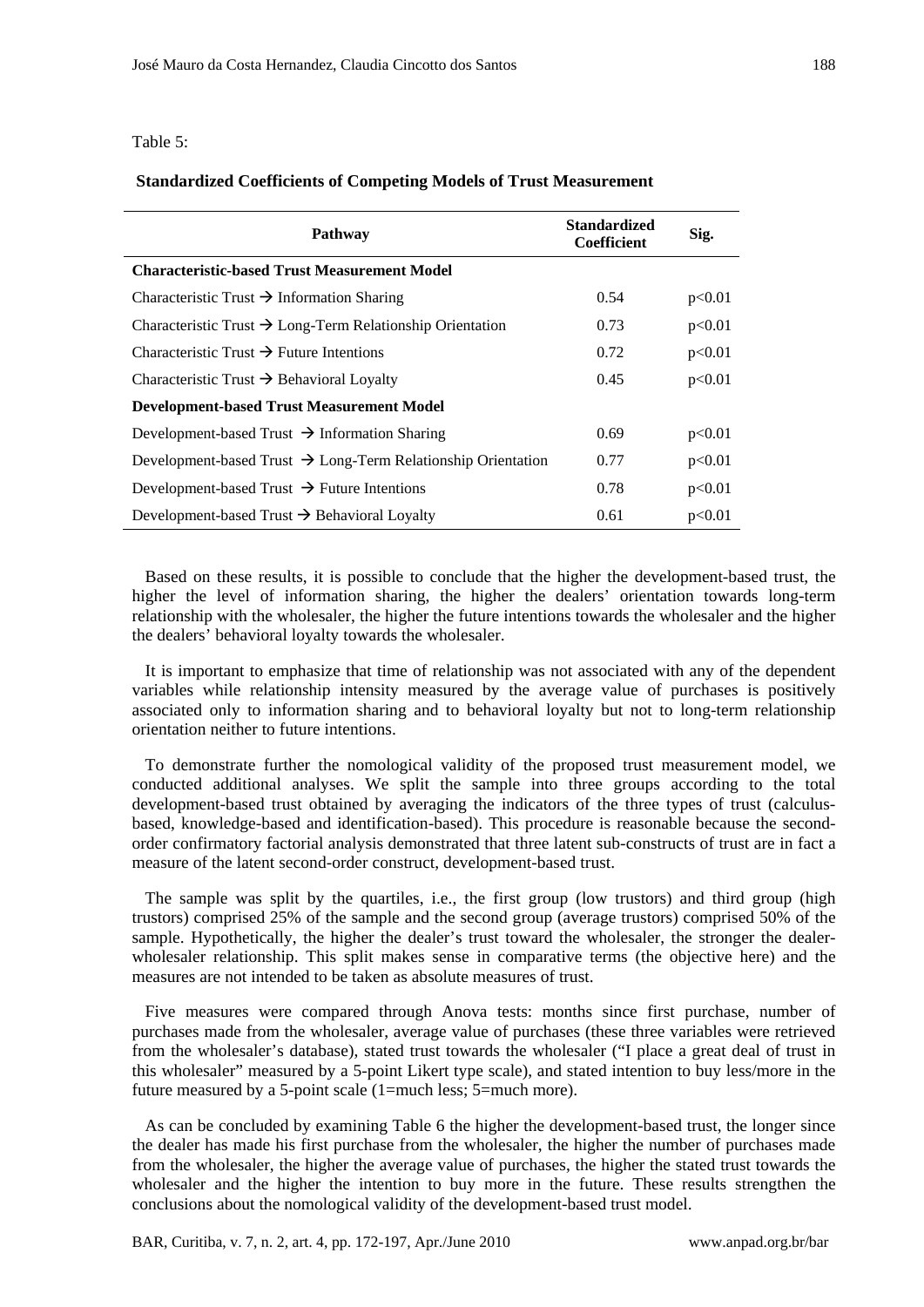#### Table 6:

#### **Development-based Trust Levels and Relationship Variables**

|                                             |     | <b>Total Development-based Trust</b> |       |       |            |
|---------------------------------------------|-----|--------------------------------------|-------|-------|------------|
|                                             | Low | Average                              | High  | Total | Sig.       |
| <b>Relationship Variables</b>               | 3.1 | 4.0                                  | 4.7   | 3.9   | p<0.01     |
| Months since the first purchase             | 54  | 69                                   | 76    | 67    | $p<0.05$ . |
| Number of purchases                         | 34  | 82                                   | 146   | 86    | p<0.01     |
| Average value of purchases (US\$ 000)       | 831 | 1,476                                | 2,022 | 1,451 | p<0.05     |
| I have a high trust towards this wholesaler | 3.3 | 4.3                                  | 4.7   | 4.2   | p<0.01     |
| I intend to buy less/more in the future     | 3.7 | 4.0                                  | 4.4   | 4.1   | p<0.01     |
| N                                           | 60  | 118                                  | 60    | 238   |            |

## **CONCLUSION**

Despite the vast amount of studies about trust in the marketing literature, there have been few attempts to develop theoretically valid and reliable scales to measure the construct. This is even more striking considering that trust has long been accepted as a core construct for the relationship marketing literature (Morgan & Hunt, 1994).

Over ten years ago Geyskens, Steenkamp and Kumar (1998) did an excellent job in summarizing the impact of trust in marketing channel relationships, but at the time they did not question whether the concepts adopted or the scales used so far were theoretically acceptable. However they did point out that the variety of scales reviewed had indeed made their attempt to consolidate the results more challenging.

Recent studies have aimed to develop trust measures for other areas of marketing such as electronic commerce (Bhattacherjee, 2002; McKnight *et al.*, 2002) and branding (Delgado-Ballester *et al.*, 2003) but nobody has yet taken the trouble to develop a trust scale for buyer-seller relationships. The attempt of this study is to fill this void by proposing and validating a trust measurement model for buyer-seller relationships that, besides recognizing that trust is a multidimensional construct, is grounded in a theoretical framework that suggests that trust exists at different levels depending on the relationship stage.

The results show that the scales proposed to measure the three types of trust – calculus-based, knowledge-based and identification-based – are valid and reliable. The results also demonstrate that the three sub-constructs are sub-constructs of a second-order, development-based trust. Finally, the results show that, compared with the characteristic-based, the measurement model most widely used in the buyer-seller relationship literature, the proposed development-based model was found to have superior ability to explain certain variables of interest for the study of buyer-seller relationships, such as long-term relationship orientation, information sharing, behavioral loyalty and future intentions.

Although the development-based trust model is less parsimonious than the characteristic-based trust model, it brings more information from the managerial point of view because it makes it possible to identify the type of trust that the client holds. It is also more theoretically sound because it was grounded on a solid theory while the characteristic-based model has been challenged as a true measure of trust (Mayer *et al.*, 1995).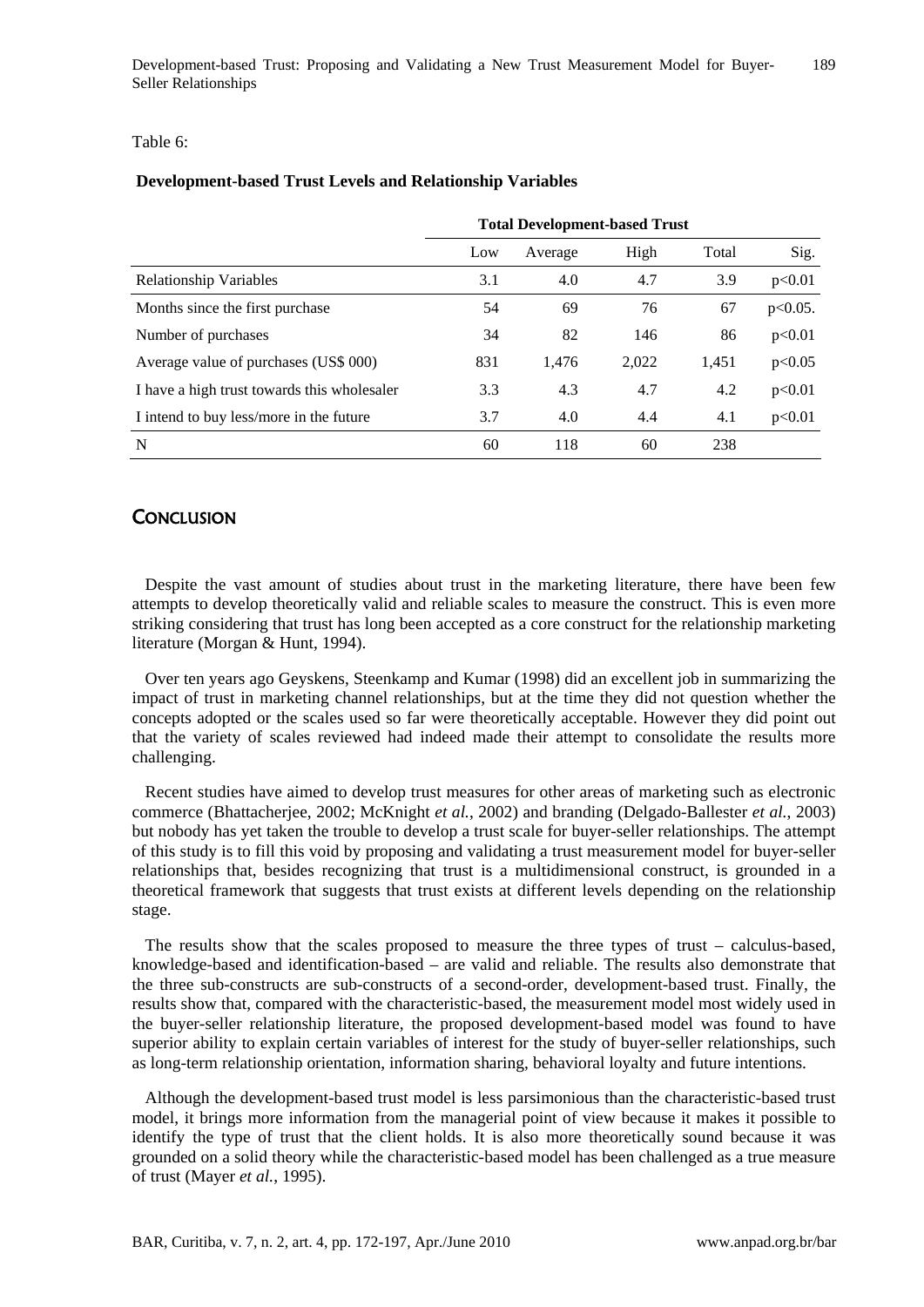From a theoretical point of view, the measurement model proposed here satisfies reasonably well the three criteria for evaluation of theories suggested by Sheth, Gardner and Garrett (1988). First, from a syntactic point of view, the sub-constructs of the development-based trust model are properly defined and integrated into a nomological network, satisfying the structure criterion. Further, the hypotheses involving these three sub-constructs and the dependent variables used to test the models are clearly specified and delimited.

From a semantic point of view, we have demonstrated that the model is testable and has received empirical support from data obtained from one sample of clients of an IT wholesaler. However, it must be made clear that this is also one of the main limitations of our study and the model needs to be tested with different samples of respondents in order to increase its empirical support. By analyzing a sample of respondents evaluating their relationships with only one wholesaler of IT products, we were able to increase the internal validity of the model. However, future tests of the model should address this limitation by including respondents evaluating their relationship with different wholesalers so as to increase the model's external validity. Future studies should also analyze other relationship settings such as buyers and sellers transacting services or types of industrial products other than IT products.

Finally, our model also satisfies the pragmatic criteria since it can be applied in practice by both scholars and marketing practitioners. In this respect, a multidimensional trust scale that recognizes that trust can evolve as the relationship matures provides information for marketing managers to identify the nature of trust that their clients grant to their company and act accordingly. For a client whose trust is predominantly calculus-based, suppliers must recognize that trust is frail and the slightest failure may lead to a relationship breakup. At this level of trust, the client preserves the relationship solely because it is worthwhile though he is ready to change to a supplier that offers more advantages and come back as soon as the original supplier beats them.

For those clients who have evolved to knowledge-based trust, the supplier must know that trust is more robust and the relationship more stable. As long as the supplier remains predictable, that is, confirming positive past results and acting consistently (Lewicki & Bunker, 1995), it is more likely that the clients will be willing to maintain the relationship. Knowledge-based trust is especially important because few of the relationships evolve to the identification-based trust level (Lewicki & Bunker, 1995) and most of the clients are to be found at this stage.

At the identification-based trust level, clients understand, agree with and approve of the supplier's attitudes. At this level of trust, the relationship is very strong and clients have total trust in their supplier. Furthermore, minor failures are not enough to shatter the relationship. The group that holds an identification-based trust is the most important group for any business because they tend to be less calculative and more oriented towards a long-term relationship.

Despite the significant results presented here, the cross-sectional nature of this study must be taken into account. A more interesting approach would be to analyze how trust develops over time using a longitudinal method. Future studies should concentrate on refining the proposed scales and obtaining data that attempt to capture the evolving nature of trust through longitudinal studies.

#### **REFERENCES**

- Anderson, E., & Weitz, B. A. (1989). Determinants of continuity in conventional industrial channel dyads. *Marketing Science, 8*(4), 310-323.
- Anderson, J. C., & Gerbing, D. W. (1982). Some methods for re-specifying measurement models to obtain unidimensional construct measurement. *Journal of Marketing Research, 19*(4), 453-460.

Anderson, J. C., & Gerbing, D. W. (1998). Structural equation modeling in practice: a review and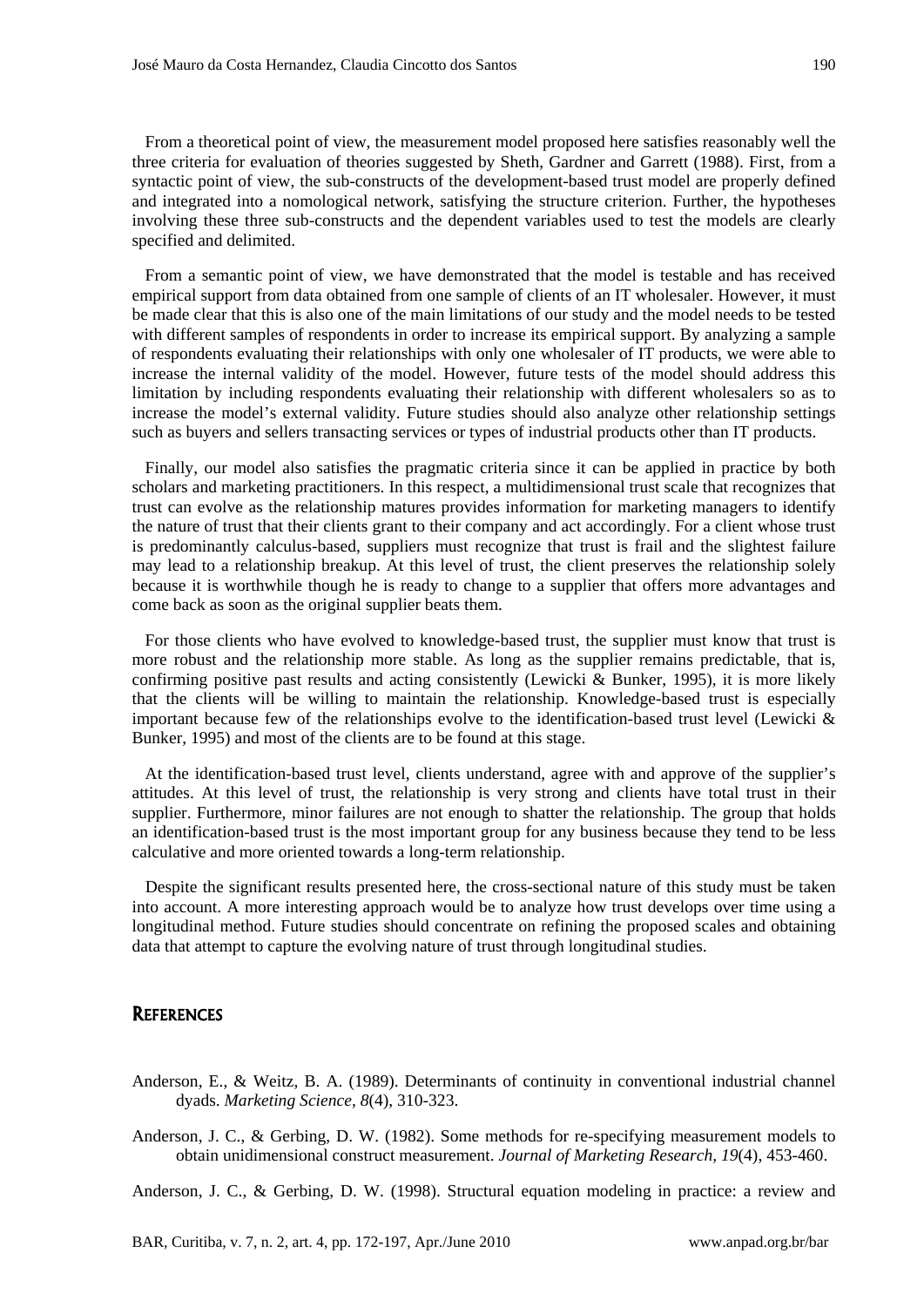recommended two-step approach. *Psychological Bulletin, 103*(5), 204-215.

- Anderson, J. C., & Narus, J. A. (1990). A model of distributor firm and manufacturer firm working partnerships. *Journal of Marketing, 54*(1), 44-53.
- Bagozzi, R. P., Yi, Y., & Philips, L. W. (1991). Assessing construct validity in organizational research. *Administrative Science Quarterly, 36*(3), 421-458.
- Bentler, P. M. (1990). Comparative fit indexes in structural models. *Psychological Bulletin*, *107*(2), 238-246.
- Bhattacherjee, A. (2002). Individual trust in online firms: scale development and initial test. *Journal of Management Systems, 19*(1), 211-241.
- Boon, S. D., & Holmes, J. G. (1991). The dynamics of interpersonal trust: resolving uncertainty in the face of risk. In R. A. Hinde & J. Groebel (Eds.). *Cooperation and prosocial behavior* (pp. 190- 211). Cambridge: Cambridge University Press.
- Butler, J. K., Jr. (1991). Toward understanding and measuring conditions of trust: evolution of a conditions of trust inventory. *Journal of Management, 17*(3), 643-663.
- Churchill, G. A., Jr. (1979). A paradigm for developing better measures of marketing constructs. *Journal of Marketing Research, 16*(1), 64-73.
- Coderre, F., Mathieu, A., & St-Laurent, N. (2004). Comparison of the quality of qualitative data obtained through telephone, postal, and email surveys. *International Journal of Market Research, 46*(3), 347-357.
- Coleman, J. (1990). *Foundations of social theory***.** Massachusetts: Harvard University Press.
- Coulter, K. S., & Coulter, R. A. (2002). Determinants of trust in a service provider: the moderating role of length of relationship. *The Journal of Services Marketing, 16*(1), 35-50.
- Delgado-Ballester, E., Munuera-Alemán, J. L., & Yagüe-Guillén, M. J. (2003). Development and validation of a brand trust scale. *International Journal of Market Research, 45*(1), 35-53.
- Deutskens, E., Ruyter, K., & Wetzels, M. (2006). An assessment of equivalence between online and mail surveys in service research. *Journal of Service Research, 8*(4), 346-355.
- Dick, A. S., & Basu, K. (1994). Customer loyalty: toward an integrated conceptual framework. *Journal of the Academy of Marketing Science, 22*(2), 99-113.
- Dodds, W. B., Monroe, K. B., & Grewal, D. (1991). Effect of price, brand, and store information on buyers' product evaluations. *Journal of Marketing Research, 28*, 307-319.
- Doney, P. M., & Cannon, J. P. (1997). An examination of the nature of trust in buyer-seller relationships. *Journal of Marketing, 61*(2), 35–51.
- Doyle, S. X., & Roth, G. T. (1992). Selling and sales management in action: the use of insight coaching to improve relationship selling. *Journal of Personal Selling and Sales Management*, *12*(1), 59-64.
- Dwyer, F. R., Schurr, P. H., & Oh, S. (1987). Developing buyer-seller relationships. *Journal of Marketing, 51*, 11-27.
- Evans, J. R., & Mathur, A. (2005). The value of online surveys. *Internet Research, 15*(2), 195-219.
- Farrelly, F., & Quester, P. (2003). The effects of market orientation on trust and commitment. *European Journal of Marketing, 37*(3/4), 530-553.
- BAR, Curitiba, v. 7, n. 2, art. 4, pp. 172-197, Apr./June 2010 www.anpad.org.br/bar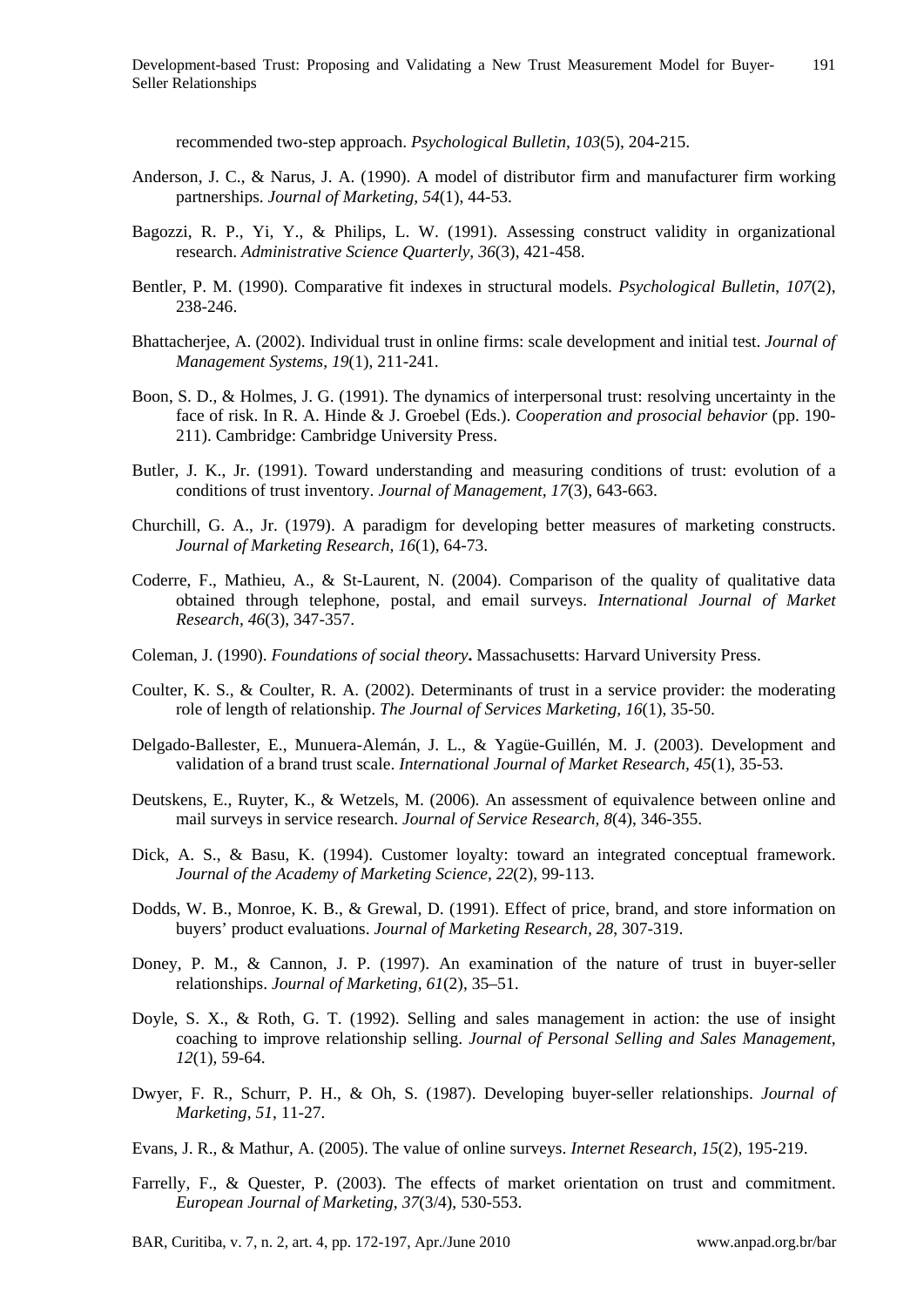- Fornell, C., & Larcker, D.F. (1981). Evaluating structural equations with unobservable variables and measurement error. *Journal of Marketing Research, 18*(2), 39-50.
- Gabarro, J. J. (1978). The development of trust influence and expectations. In A. G. Athos & J. J. Gabarro (Eds.). *Interpersonal behavior: communication and understanding in relationship* (pp. 290-303*s*). Upper Saddle River, NJ: Prentice Hall.
- Gambetta, D. (1988). Can we trust?. In D. Gambetta (Ed.). *Trust: making and breaking cooperative relations* (pp. 95-107). New York: Basil, Blackwell.
- Ganesan, S. (1994). Determinants of long-term orientation in buyer-seller relationships, *Journal of Marketin*g*, 58*(4), 1-19.
- Geyskens, I., J., Steenkamp, E. M., & Kumar, N. (1998). Generalizations about trust in marketing channel relationships using meta-analysis. *International Journal of Research in Marketing, 15*(3), 223-248.
- Granovetter, M. S. (1985). Economic action and social structure: the problem of embeddedness. *American Journal of Sociolog*y, 91(3), 481-510.
- Grönroos, C. (1994). From marketing mix to relationship marketing: toward a paradigm shift in marketing. *Management Decision, 32*(2), 4-20.
- Groves, R. M. (2006). Nonresponse rates and nonresponse bias in household surveys. *Public Opinion Quarterly, 70*(5), 646-675.
- Hair, J. F., Jr., Anderson, R. E., Tatham, R. L., & Black, W. C. (1998). *Multivariate data analysis* (5th ed.). Upper Saddle River, NJ: Prentice Hall.
- Hosmer, L. T. (1995). Trust: the connecting link between organizational theory and philosophical ethics. *Academy of Management Review, 20*(2), 379-403.
- Hu, L. T., & Bentler, P. M. (1995). Evaluating model fit. In R. H. Hoyle (Ed.). *Structural equation modeling: concepts, issues, and applications* (pp. 76-99). Thousand Oaks, CA: Sage.
- Jarvis, C. B., Mackenzie, S. B., & Podsakoff, P. M. (2003). A critical review of construct indicators and measurement model misspecification in marketing and consumer research. *Journal of Consumer Research, 30*(2), 199-218.
- Johnson-George, C., & Swap, W. C. (1982). Measurement of specific interpersonal trust: construction and validation of a scale to assess trust in a specific other. *Journal of Personality and Social Psychology, 43*(6), 1306-1317.
- Jones, G. R., & George, J. M. (1998). The experience and evolution of trust: Implications for cooperation and teamwork. *Academy of Management Review, 23*(3), 531-546.
- Jöreskog, K. G., & Sörbom, D. (1996). *LISREL 8: user's reference guide*. Chicago: Scientific Software International.
- Kee, H. W., & Know, R. E. (1970). Conceptual and methodological considerations in the study of trust and suspicion. *Journal of Conflict Resolution, 14*(3), 357-366.
- Kingshott, R. P. J. (2006). The impact of psychological contracts upon trust and commitment within supplier-buyer relationships: a social exchange view. *Industrial Marketing Management, 35*(2), 724-742.
- Kotler, P. (1991). Philip Kotler explores the new marketing paradigm. *Marketing Science Institute Review*, *1*, 4-5.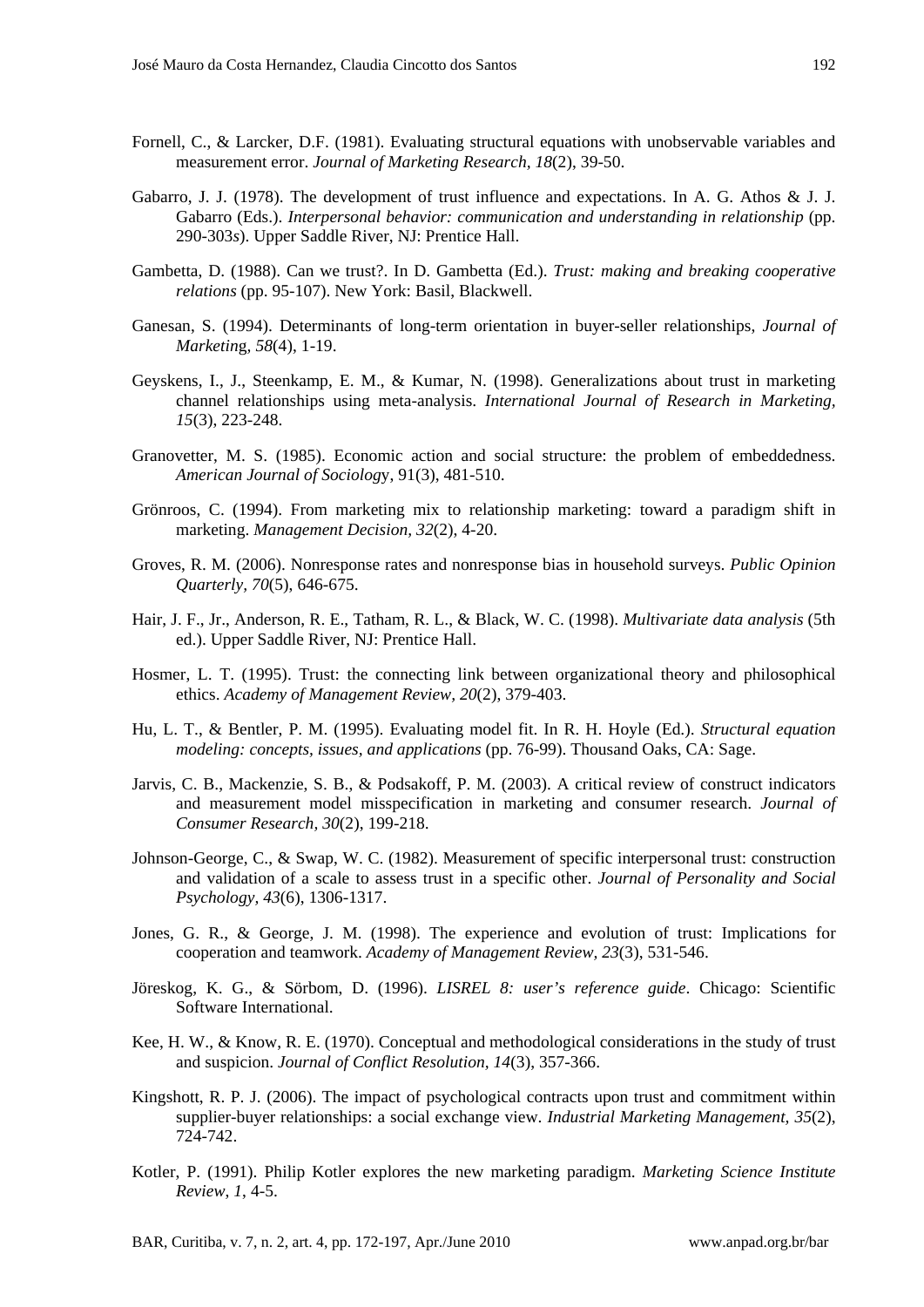- Kramer, R. M. (1994). The sinister attribution error: paranoid cognition and collective distrust in organizations. *Motivation and Emotion, 18*(2), 199-230.
- Lages, C., Lages, C. R., & Lages, L. F. (2005). The RELQUAL scale: a measure of relationship quality in export market ventures. *Journal of Business Research, 58*(8), 1040-1048.
- Larzelre, R. E., & Huston, T. L. (1980). The dyadic trust scale: toward understading interpersonal trust in close relationships, *Journal of Marriage and the Family, 42*(8), 595-604.
- Lewicki, R. J., & Bunker, B. B. (1995). Trust in relationships: a model of development and decline. In B. B. Bunker & J. Z. Zubin (Eds.). *Conflict, cooperation, and justice* (pp. 133-173). San Francisco, CA: Jossey-Bass Publishers.
- Lewicki, R. J., McAllister, D. J., & Bies, R. J. (1998). Trust and distrust: New relationships and realities, *Academy of Management Review, 23*(3), 438-458.
- Lewis, J. D., & Weigert, A. (1985). Trust as a social reliability. *Social Force, 63*(4), 967-985.
- MacCallum, R. C., Browne, M. W., & Sugawara, H. M. (1996). Power analysis and determination of sample size for covariance structure modeling. *Psychological Methods, 1*(2), 130-149.
- MacMillan, K., K., Money, A., & Downing, S. (2005). Relationship marketing in the not-for-profit sector: an extension and application of the commitment-trust theory. *Journal of Business Research, 58*(6), 806-28.
- Mayer, R. C., Davis, J. H., & Schoorman, F. D. (1995). An integrative model of organizational trust. *The Academy of Management Review. 20*(3), 709-734.
- McDonald, H., & Adam, S. (2003). A comparison of online and postal data collection methods in marketing research. *Marketing Intelligence and Planning, 21*(2), 85-95.
- McKnight, D. H., & Chervany, N. L. (2002). What trust means in e-commerce customer relationship: an interdisciplinary conceptual typology. *International Journal of Electronic Commerce, 6*(2), 35-59.
- McKnight, D. H., Choudhury, V., & Kacmar, C. (2002). Developing and validating trust measures for e-commerce: an integrative typology. *Information Systems Research, 13*(3), 334-359.
- Morgan, R. M., & Hunt, S. D. (1994). The commitment-trust theory of relationship marketing. *Journal of Marketing, 58*(3), 20–38.
- North, D. C. (1990). *Institutions, institutional change, and economic performance*. New York: Cambridge University Press.
- Nunnally, J.C. (1978). *Psychometric theory* (2nd ed.). New York: McGraw-Hill.
- Pavlou, P. A. (2002). Institutional trust in interorganizational exchange relationships: The role of electronic B2B marketplaces. *Journal of Strategic Information Systems, 11*(3/4), 215-243.
- Rempel, J. K., Holmes, J. G., & Zanna, M. P. (1985). Trust in close relationships. *Journal of Personality and Social Psychology, 49*(1), 95-112.
- Roster, C. A., Rogers, R. D., Albau, G., & Klein, D. (2004). A comparison of response characteristics from web and telephone surveys. *International Journal of Market Research, 46*(3), 359- 373.
- Rotter, J. B. (1967). A new scale for the measurement of interpersonal trust. *Journal of Personality, 35*(4), 651-665.
- Rotter, J. B. (1971). Generalized expectancies for interpersonal trust. *American Psychologist, 26*(5), 443-452.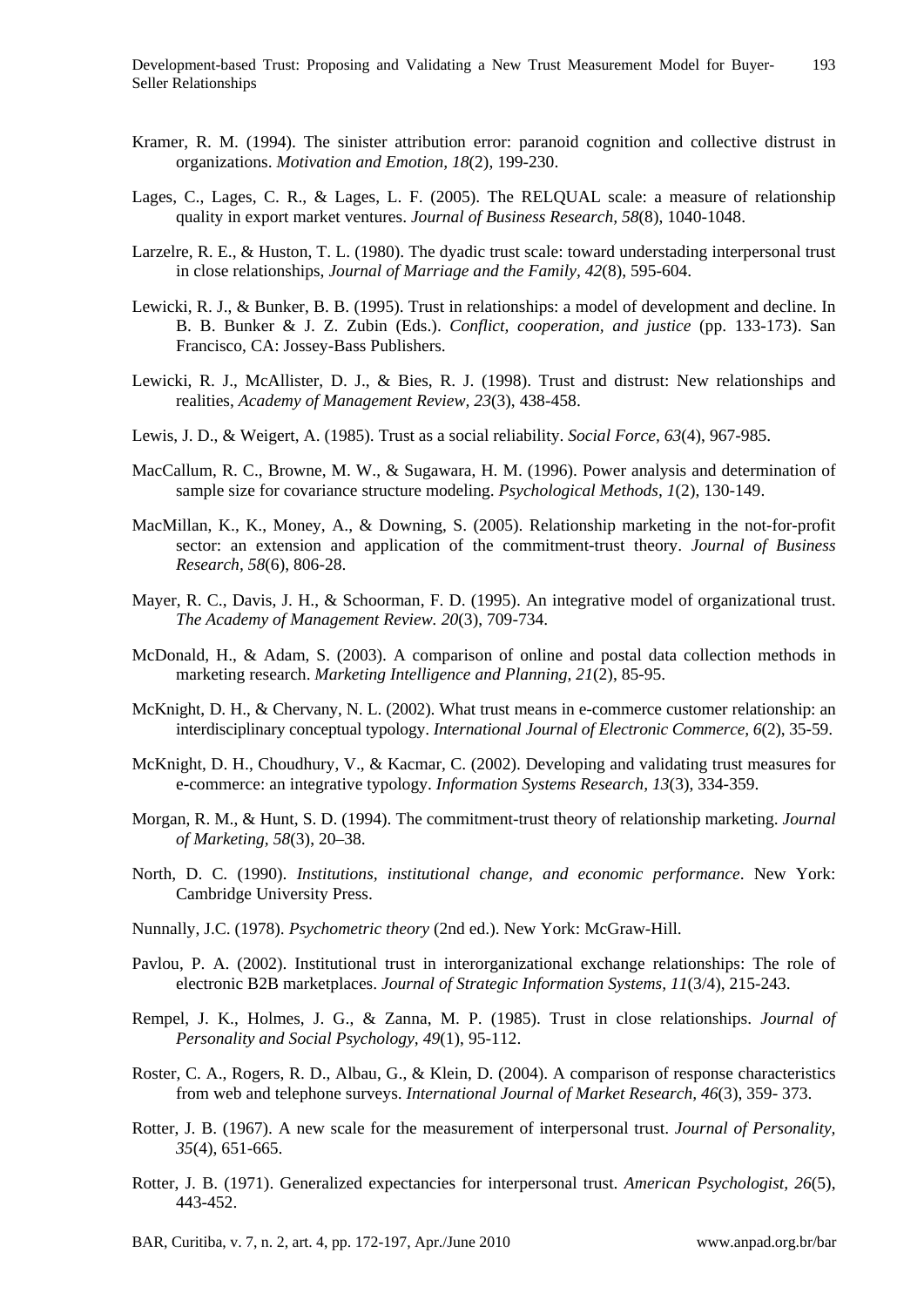- Rousseau, D. M., Sitkin, S. B., Burt, R. S., & Camerer, C. (1998). Not so different after all: a crossdiscipline view of trust. *Academy of Management Review, 23*(3), 393-404.
- Schwab, D. P. (1980). Construct validity in organization behavior. In B. M. Staw & L. L. Cummings (Eds.). *Research in organizational behavior* (Vol. 2, pp. 3-44). Greenwich, CT: JAI Pres.
- Selnes, F. (1998). Antecedents and consequences of trust and satisfaction in buyer-seller relationships. *European Journal of Marketing, 32*(3), 305-322.
- Shapiro, D. B. Sheppard, H., & Cheraskin, L. (1992). Business on a handshake. *Negotiation Journal, 8*(4), 365-377.
- Shapiro, S. P. (1987). The social control of impersonal trust. *American Journal of Sociology, 93*(3), 623-658.
- Sheth, J. N., Gardner, D. M., & Garrett, D. E. (1988). *Marketing theory. Evolution and evaluation*. New York: John Wiley.
- Shih, T., Fan, X. (2008). Comparing response rates from Web and mail-surveys: a meta-analysis, *Field Methods, 20*(3), 249-271.
- Singer, E. (2006). Introduction: nonresponse bias in household surveys. *Public Opinion Quarterly, 70*(5), 637-645.
- Sirdeshmukh, D., Singh, J., & Sabol, B. (2002). Consumer trust, value, and loyalty in relational exchange. *Journal of Marketing, 66*(1), 15-37.
- Webster, F. E. (1992). The changing role of marketing in the corporation. *Journal of Marketing, 56*(4), 1-18.
- Williamson, O. E. (1993). Calculativeness, trust, and economic organization. *Journal of Law & Economics, 36*(1), 453-486.
- Wong, A., & Sohal, A. (2002). An examination of the relationship between trust, commitment, and relationship quality. *International Journal of Retail & Distribution Management, 30*(1), 34-50.
- Worchel, P. (1979). Trust and distrust. In W. G. Austin & S. Worchel (Eds.). *The social psychology of intergroup relations* (pp. 157-187). Monterey, CA: Brooks/Cole.
- Wrightsman, L. S. (1991). Interpersonal trust and attitudes toward human nature. In J. P. Robinson, P. R. Shaver, & L. S. Wrightsman (Eds.). *Measures of personality and social psychological attitudes* (Vol. 1, pp. 373-412). San Diego: Academic Press.
- Zeithaml V. A. (1988). Consumer perceptions of price, quality, and value: a means-end model and synthesis of evidence. *Journal of Marketing, 52*(3), 2-22.
- Zhao, Y., & Cavusgil, S. T. (2006). The effect of supplier's market orientation on manufacturers' trust. *Industrial Marketing Management, 35*(4), 405-414.
- Zucker, L. G. (1986). Production of trust: institutional sources of economic structure, 1840-1920. In B. M. Staw & L. L. Cummings (Eds.). *Research in organization behavior* (Vol. 8, pp. 53-111). Greenwich, CN: JAI Press.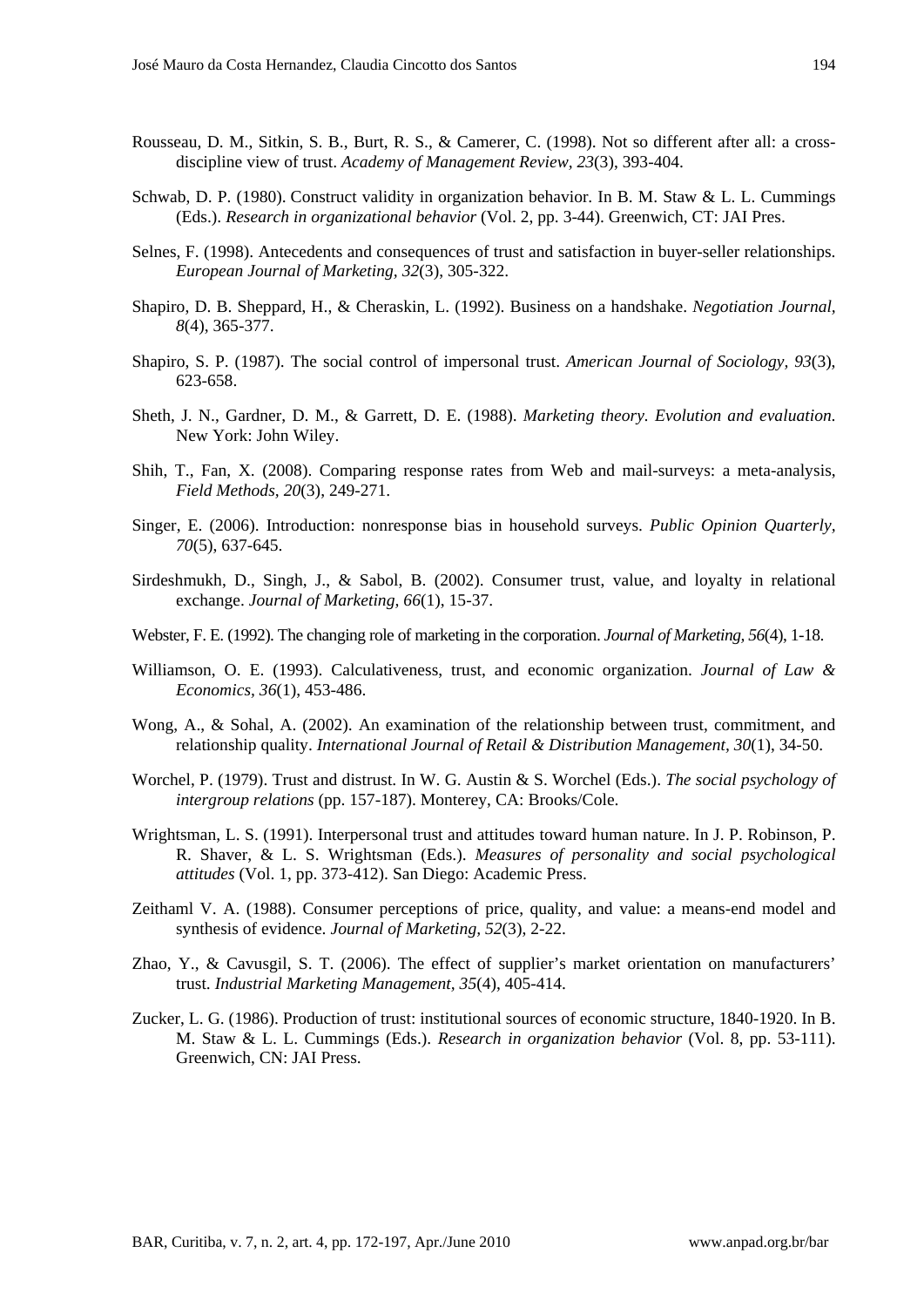## APPENDIX 1

## Construct Items, Means and Standard Deviations

|                  | <b>Construct Items</b>                                                                                                       | Mean | Std. Dev. |
|------------------|------------------------------------------------------------------------------------------------------------------------------|------|-----------|
|                  | <b>Calculus-based Trust</b>                                                                                                  |      |           |
| CAL1             | I always expect the prices of the wholesaler to be lower than the prices of<br>other distributors                            | 3.1  | 0.94      |
| CAL <sub>2</sub> | I always expect that buying from this wholesaler will be more convenient<br>than buying from most other distributors         | 3.4  | 1.05      |
| CAL3             | I always expect the commercial terms of the wholesaler to be more<br>favorable than those offered by most other distributors | 3.3  | 0.94      |
| CAL4*            | I always expect the wholesaler to be able to offer products and brands that<br>other distributors do not offer*              | 3.4  | 1.10      |
|                  | <b>Knowledge-based Trust</b>                                                                                                 |      |           |
| KN1              | Most of my previous experiences with the wholesaler were positive                                                            | 4.4  | 0.79      |
| K <sub>N</sub> 2 | Most of the times I purchased from the wholesaler I had no problems                                                          | 4.5  | 0.77      |
| KN3              | Most of the times I purchased from the wholesaler I was satisfied                                                            | 4.4  | 0.80      |
| KN4*             | Based on my previous experience with the wholesaler I feel I am buying                                                       | 4.4  | 0.80      |
|                  | at the right place*<br><b>Identification-based Trust</b>                                                                     |      |           |
| ID1              | I have great respect for the wholesaler                                                                                      | 4.1  | 0.92      |
| ID2              | I feel happy about buying from the wholesaler                                                                                | 3.9  | 0.98      |
| ID3              | I feel good about buying from the wholesaler                                                                                 | 4.1  | 0.93      |
| $ID4*$           | I have strong emotional ties with the wholesaler*                                                                            | 4.1  | 0.93      |
|                  | <b>Characteristic-based Trust</b>                                                                                            |      |           |
| CAR1             | The wholesaler is concerned about the well-being of his clients                                                              | 3.8  | 0.93      |
| CAR <sub>2</sub> | The wholesaler tries to help his clients rather than just look out for<br>himself                                            | 3.8  | 0.96      |
| CAR3             | The wholesaler keeps his promises                                                                                            | 4.3  | 0.87      |
| CAR4             | The wholesaler backs up his words with actions                                                                               | 4.2  | 0.88      |
| CAR5             | The wholesaler is competent at what he does                                                                                  | 4.4  | 0.77      |
| CAR6             | The wholesaler has a lot of experience in the business                                                                       | 4.4  | 0.75      |
|                  | <b>Relationship Quality - Information Sharing</b>                                                                            |      |           |
| IS <sub>1</sub>  | I discuss strategic issues of my business with the wholesaler                                                                | 3.0  | 1.33      |
| IS <sub>2</sub>  | I share confidential information with the wholesaler                                                                         | 3.3  | 1.37      |
| IS3              | I talk to the wholesaler about our business strategies                                                                       | 3.0  | 1.33      |
|                  | Relationship Quality - Long-term Relationship Orientation                                                                    |      |           |
| LT1              | It is important for me to keep a long-term relationship with the wholesaler                                                  | 4.5  | 0.84      |
| LT <sub>2</sub>  | My relationship with the wholesaler is based on long-term objectives                                                         | 3.9  | 0.96      |
|                  | <b>Future Intentions</b>                                                                                                     |      |           |
| FI1              | Do you intend to continue buying from the wholesaler in the future?                                                          | 4.6  | 0.56      |
| FI <sub>2</sub>  | Will the wholesaler feature among your key suppliers in the future?                                                          | 4.4  | 0.75      |
| FI3              | Do you intend to recommend the wholesaler to your friends in the future?                                                     | 4.4  | 0.68      |
| FI4              | Do you intend to recommend the wholesaler to IT product manufacturers<br>in the future?<br><b>Behavioral Loyalty</b>         | 4.4  | 0.70      |
| B <sub>1</sub>   | From how many different distributors did you buy last year?                                                                  | 3.7  | 1.59      |
| BI <sub>2</sub>  | Taking into consideration all of your suppliers, what is the relative                                                        | 4.7  | 1.91      |
|                  | importance of the wholesaler?                                                                                                |      |           |
| BI3              | What percentage of your total purchases were made from the wholesaler?                                                       | 3.8  | 2.76      |

\*Items dropped from the final scale.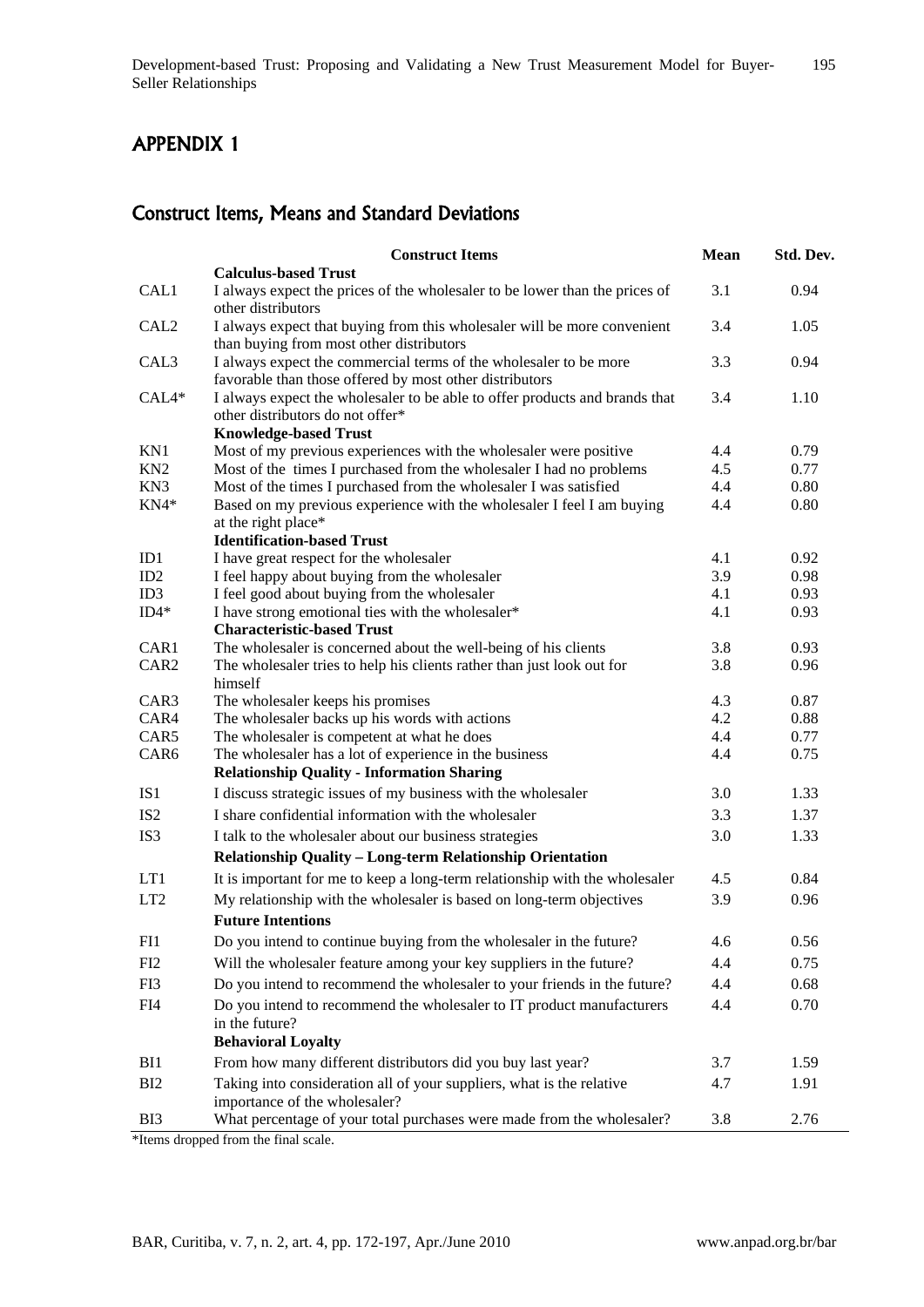## APPENDIX 2

#### Correlation Matrix

|                  |      | CAL1 CAL2 CAL3 KN1 KN2 KN3 ID1 |                  |             |      |                          |                     | ID2  |      | ID3 CAR1 CAR2 CAR3 CAR4 CAR5 CAR6 IS1 |           |             |      |      |              |      | IS <sub>2</sub> | IS3  | LT1         | LT2  | BL1  | BL2               | BL <sub>3</sub> | FI1 | FI2 | FI3 | FI4 MONT |
|------------------|------|--------------------------------|------------------|-------------|------|--------------------------|---------------------|------|------|---------------------------------------|-----------|-------------|------|------|--------------|------|-----------------|------|-------------|------|------|-------------------|-----------------|-----|-----|-----|----------|
| CAL <sub>2</sub> | 0.45 |                                |                  |             |      |                          |                     |      |      |                                       |           |             |      |      |              |      |                 |      |             |      |      |                   |                 |     |     |     |          |
| CAL <sub>3</sub> | 0.58 | 0.51                           |                  |             |      |                          |                     |      |      |                                       |           |             |      |      |              |      |                 |      |             |      |      |                   |                 |     |     |     |          |
| KN1              |      | 0.28 0.36 0.34                 |                  |             |      |                          |                     |      |      |                                       |           |             |      |      |              |      |                 |      |             |      |      |                   |                 |     |     |     |          |
| KN <sub>2</sub>  |      | $0.21$ $0.31$ $0.23$           |                  | 0.65        |      |                          |                     |      |      |                                       |           |             |      |      |              |      |                 |      |             |      |      |                   |                 |     |     |     |          |
| KN3              | 0.29 |                                | $0.40\quad 0.30$ | $0.74$ 0.62 |      |                          |                     |      |      |                                       |           |             |      |      |              |      |                 |      |             |      |      |                   |                 |     |     |     |          |
| ID1              | 0.20 | 0.45                           | 0.28             | 0.39        | 0.31 | 0.38                     |                     |      |      |                                       |           |             |      |      |              |      |                 |      |             |      |      |                   |                 |     |     |     |          |
| ID2              | 0.26 | 0.43                           | 0.32             | 0.50        | 0.34 | 0.49                     | 0.65                |      |      |                                       |           |             |      |      |              |      |                 |      |             |      |      |                   |                 |     |     |     |          |
| ID3              | 0.34 | 0.48                           | 0.37             |             |      | 0.56 0.40 0.58 0.56 0.72 |                     |      |      |                                       |           |             |      |      |              |      |                 |      |             |      |      |                   |                 |     |     |     |          |
| CAR1             | 0.30 | 0.35                           | 0.32             | 0.43        | 0.34 | 0.39 0.51 0.52 0.58      |                     |      |      |                                       |           |             |      |      |              |      |                 |      |             |      |      |                   |                 |     |     |     |          |
| CAR <sub>2</sub> | 0.34 | 0.40                           | 0.42             | 0.50        | 0.38 | 0.45 0.39 0.36           |                     |      | 0.49 | 0.57                                  |           |             |      |      |              |      |                 |      |             |      |      |                   |                 |     |     |     |          |
| CAR3             | 0.27 | 0.37                           | 0.31             | 0.68        | 0.57 | 0.65                     | 0.38                | 0.44 | 0.54 | 0.40                                  | 0.49      |             |      |      |              |      |                 |      |             |      |      |                   |                 |     |     |     |          |
| CAR4             | 0.24 | 0.42                           | 0.33             | 0.57        | 0.46 | 0.56                     | 0.48                | 0.49 | 0.53 | 0.47                                  | 0.52      | 0.62        |      |      |              |      |                 |      |             |      |      |                   |                 |     |     |     |          |
| CAR <sub>5</sub> | 0.41 | 0.41 0.39                      |                  | 0.69        | 0.59 | 0.62                     | 0.39                | 0.48 | 0.57 | $0.46$ 0.48                           |           | $0.66$ 0.59 |      |      |              |      |                 |      |             |      |      |                   |                 |     |     |     |          |
| CAR <sub>6</sub> |      | $0.32 \quad 0.33$              | 0.36             | 0.47        | 0.39 | 0.44                     | 0.45                | 0.43 | 0.48 | 0.47                                  | 0.43      | 0.52        | 0.48 | 0.61 |              |      |                 |      |             |      |      |                   |                 |     |     |     |          |
| IS1              | 0.33 | 0.41                           | 0.36             | 0.24        | 0.09 | 0.22                     | 0.38 0.32           |      | 0.34 | 0.35 0.37                             |           | 0.17        | 0.24 | 0.19 | 0.28         |      |                 |      |             |      |      |                   |                 |     |     |     |          |
| IS <sub>2</sub>  | 0.28 | 0.36                           | 0.25             | 0.27        | 0.12 | 0.25                     | 0.40                | 0.34 | 0.37 | 0.36                                  | 0.34      | 0.28        | 0.32 | 0.27 | 0.31         | 0.53 |                 |      |             |      |      |                   |                 |     |     |     |          |
| IS3              | 0.32 | 0.43                           | 0.31             | 0.27        | 0.15 | 0.28                     | 0.37                | 0.33 | 0.41 | 0.36                                  | 0.36 0.17 |             | 0.28 | 0.25 | 0.29         | 0.77 | 0.52            |      |             |      |      |                   |                 |     |     |     |          |
| LT1              | 0.19 | 0.34                           | 0.20             | 0.46        | 0.35 | 0.44                     | 0.41                | 0.47 | 0.45 | $0.35$ $0.36$ $0.46$ $0.43$           |           |             |      | 0.46 | 0.38         | 0.29 | 0.25            | 0.23 |             |      |      |                   |                 |     |     |     |          |
| LT <sub>2</sub>  | 0.17 | 0.31                           | 0.27             | 0.29        | 0.13 | 0.24                     | 0.31 0.33 0.33 0.29 |      |      |                                       | 0.33      | 0.31        | 0.38 | 0.27 | 0.29         | 0.37 | 0.33            |      | $0.33$ 0.49 |      |      |                   |                 |     |     |     |          |
| BL1              | 0.09 | 0.14                           | 0.13             | 0.09        | 0.04 | 0.05                     | 0.13                | 0.12 |      | $0.14$ $0.12$ $0.12$ $0.09$           |           |             | 0.09 | 0.08 | $-0.02$ 0.14 |      | 0.13            | 0.11 | 0.05        | 0.12 |      |                   |                 |     |     |     |          |
| BL2              | 0.26 | 0.45                           | 0.30             | 0.22        | 0.19 | 0.27                     | 0.39                | 0.34 | 0.33 | 0.34                                  | 0.33      | 0.24        | 0.27 | 0.28 | 0.22         | 0.36 | 0.29            | 0.37 | 0.29        | 0.25 | 0.51 |                   |                 |     |     |     |          |
| BL <sub>3</sub>  |      | $0.32 \quad 0.49$              | 0.34             | 0.26        |      | $0.18$ 0.27              | 0.37                |      |      | 0.36 0.32 0.35 0.37                   |           | 0.29        | 0.29 | 0.30 | 0.25         | 0.38 | $0.35$ 0.34     |      | 0.33        | 0.26 |      | $0.42 \quad 0.75$ |                 |     |     |     |          |

**Continues**